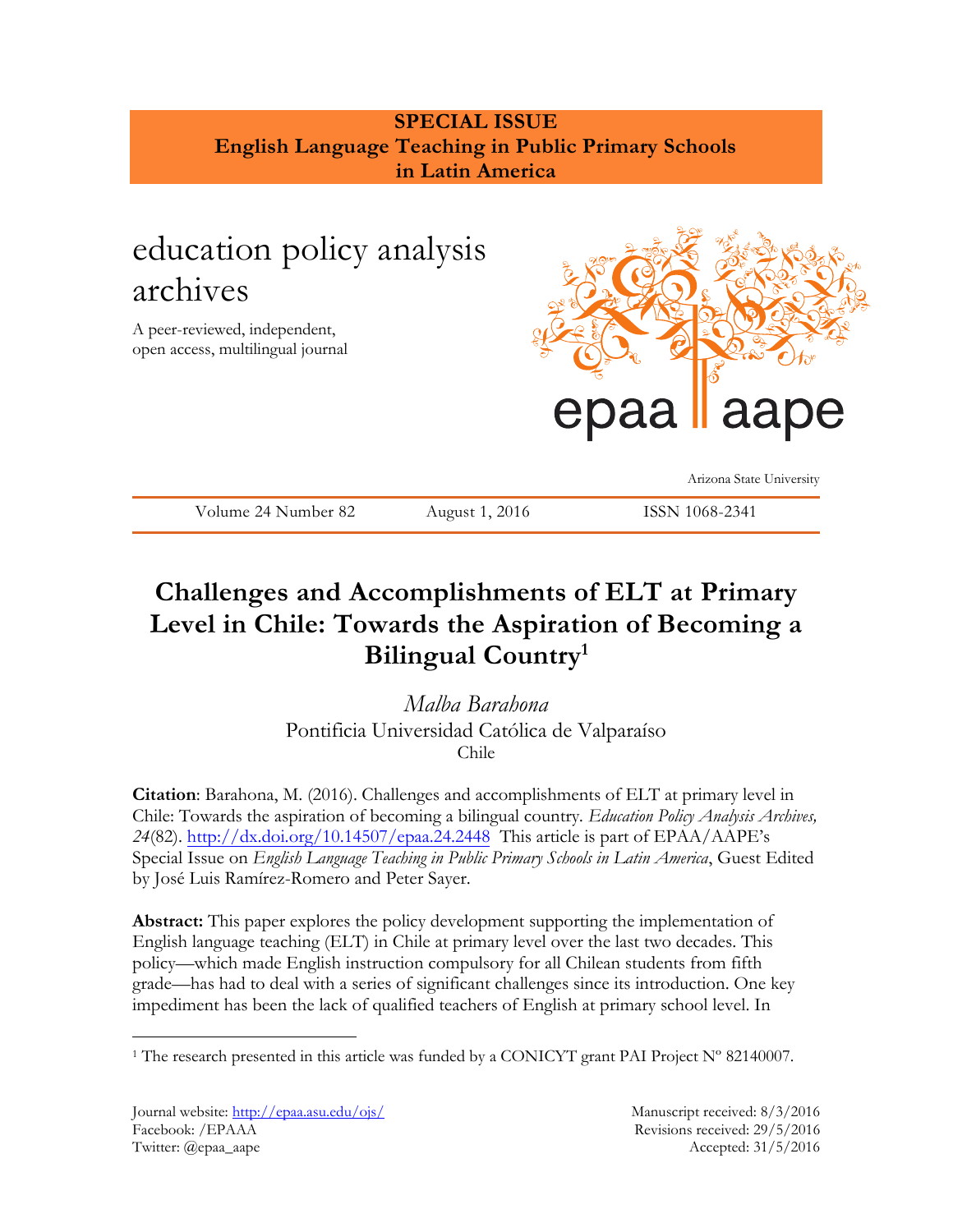addition, in a crowded curriculum, English teaching has been often allocated inadequate number of hours to facilitate successful language acquisition. Further, suitable learning resources and support materials—especially designed for young learners—have often been limited. Nevertheless, it can be argued that the broader offering of English, particularly at the primary level, has had an important democratising effect. It has been somewhat effective in allowing children from lower socioeconomic backgrounds to access a global language and a potential world of opportunities previously only available to students attending wealthy private institutions. Data suggests that this policy has had some impact in establishing educational foundations for broader access to more advanced language learning for all students in Chile. However, equally it demonstrates further resources and support for teachers and teaching is essential to realise this potential.

**Keywords:** ELT policy; Chile; primary education.

#### **Desafíos y logros de la enseñanza del Inglés en el nivel primario en Chile: La aspiración de convertirse en un país bilingüe**

**Resumen:** Este artículo examina el desarrollo e implementación de políticas públicas en la enseñanza del Inglés en Chile en el nivel primario en las últimas dos décadas. Estas políticas, que han hecho obligatoria la instrucción de Inglés para todos los estudiantes chilenos desde 5º grado, ha tenido que enfrentar una serie de retos importantes desde su introducción. Uno de los impedimentos clave ha sido la falta de profesores/as de Inglés calificados para enseñar en en la escuela primaria. Además, en un currículo nacional sobrecargado, se ha asignado un número insuficiente de horas para la enseñanza del inglés. Asimismo, los recursos de aprendizaje y materiales de apoyo, especialmente diseñados para los niños, han sido limitados. A pesar de estas dificultades, se puede argumentar que la oferta más amplia de Inglés, sobre todo en el nivel primario, ha tenido un importante efecto democratizador. Algunos estudios han demostrado un impacto positivo posibilitando a los niños de niveles socioeconómicos más bajos acceder a una lengua global y a un mundo de posibilidades que anteriormente sólo estaba disponible para los estudiantes de instituciones privadas. El análisis discutido en este trabajo sugiere que las políticas públicas en relación con la enseñanza del inglés a nivel primario ha tenido algún impacto positivo en el establecimiento de los fundamentos educativos para el acceso más amplio al aprendizaje de inglés más avanzado para todos los estudiantes en Chile. Sin embargo, igualmente se demuestra que es necesario incrementar los recursos y el apoyo a los profesores y a la enseñanza del inglés a nivel primario para que la implementación sea más efectiva.

**Palabras claves:** Chile, ELT, nivel primario

#### **Desafios e realizações do ELT em nível primário no Chile: Rumo a aspiração de se tornar um país bilíngue**

**Resumo:** Este artigo explora o desenvolvimento de políticas de apoio a implementação de ensino da língua Inglesa (ELT) no Chile em nível primário ao longo das duas últimas décadas. Essa política—que fez o Inglês obrigatório para todos os estudantes Chilenos de quinta série—teve que lidar com uma série de desafios significativos desde sua introdução. Um impedimento-chave tem sido a falta de professores de Inglês qualificados ao nível de escola primária. Além disso, em um currículo cheio, o ensino de Inglês tem sido muitas vezes atribuído um número insuficiente de horas para facilitar a aquisição de linguagem bem sucedida. No mais, recursos de aprendizagem adequados e materiais de apoio—especialmente designado para jovens aprendizes—têm sido muitas vezes limitado. No entanto, pode-se argumentar que a oferta mais ampla de Inglês, especialmente no nível primário, teve um efeito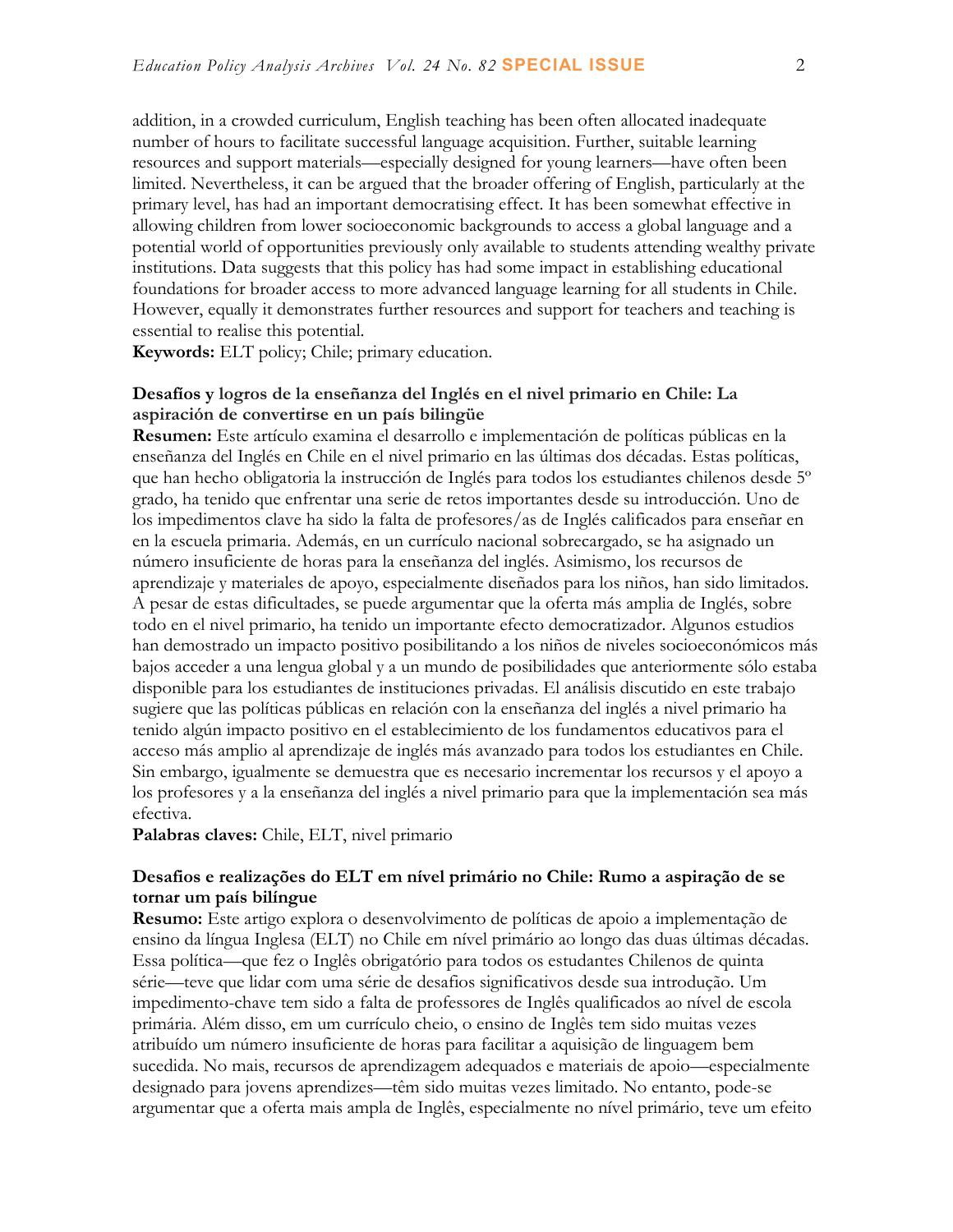$\overline{a}$ 

democratizante importante. Tem sido eficazes em permitir que as crianças de meios socioeconomicos mais desfavorecidos tenham acesso a uma língua global e um mundo de oportunidades anteriormente disponíveis apenas para alunos que frequentam instituições particulares. Os dados sugerem que esta política teve algum impacto em estabelecer fundações educacionais para ampliar o acesso a aprendizagem de línguas para todos os estudantes no Chile. No entanto, é igualmente demonstrado mais recursos e apoio para professores e o ensino é essencial para realizar esse potencial.

**Palavras-chave:** política ELT, Chile, educação primária

#### **Introduction**

The objective of this article is to consider the policy framework that has supported the evolution of ELT at the primary school level in Chile over the last two decades. It will also analyse the contemporary state of ELT policy, particularly as it relates to the public school system and consider the core challenges these key national policies—and English language curriculum—are continuing to respond to as the process of educational reform continues. The analysis of the policies of ELT at primary level in Chile is framed by a historical analysis of the developing goals of ELT in Chile over time, with a focus on its primary orientations. In addition, an examination of the evolution of the national curriculum for elementary level will be offered, centred on the core rationale for the facilitating *English Opens Doors* program. The impact of the ELT policies in the last 20 years are also discussed in the light of standardised tests' results and its effectiveness in the classrooms.

In order to ground this analysis, it is useful to first explore the broad framework of the Chilean educational system in order to understand the complex environment in which ELT confronts in the public education system.

#### **Chilean Educational System: A Historical Overview**

The contemporary Chilean education system is the outcome of a series of political and economic measures implemented over the last 30 years.<sup>2</sup> Under the dictatorship of Augusto Pinochet, a neoliberal economy supported by an authoritarian political system, imposed market de-regularisation, trade liberalisation, political decentralisation, social expenditure reductions, as well as the broad scale privatisation of health, pensions, and education (Matear, 2006; Rodriguez-Remedi, 2008). As a consequence, the view of freedom of choice as a consumer became dominant in the public discourse and educational policies (Barahona, 2015; Matear, 2006).

Pinochet´s reform of the education system promoted the reduction of the role of the state and decentralisation. As a result, the school system was segregated ending in three types of schools: municipal government funded schools, voucher schools subsidised by the government (with parents´ co-payment), and fee-paying private schools (Matear, 2006). Decentralisation had a huge impact on funding as municipal governments had to provide a schooling system using their own funds. Thus, wealthier municipalities were better resourced

<sup>2</sup> It is important to note that an education reform is being discussed in congress and some parts have already been passed and in process of implementation. The effects of this reform will take place progressively in the near and mid future. The main change in the schooling system relates to the role of the state in the public arena especially in voucher schools and municipal schools that will not be run by municipalities anymore.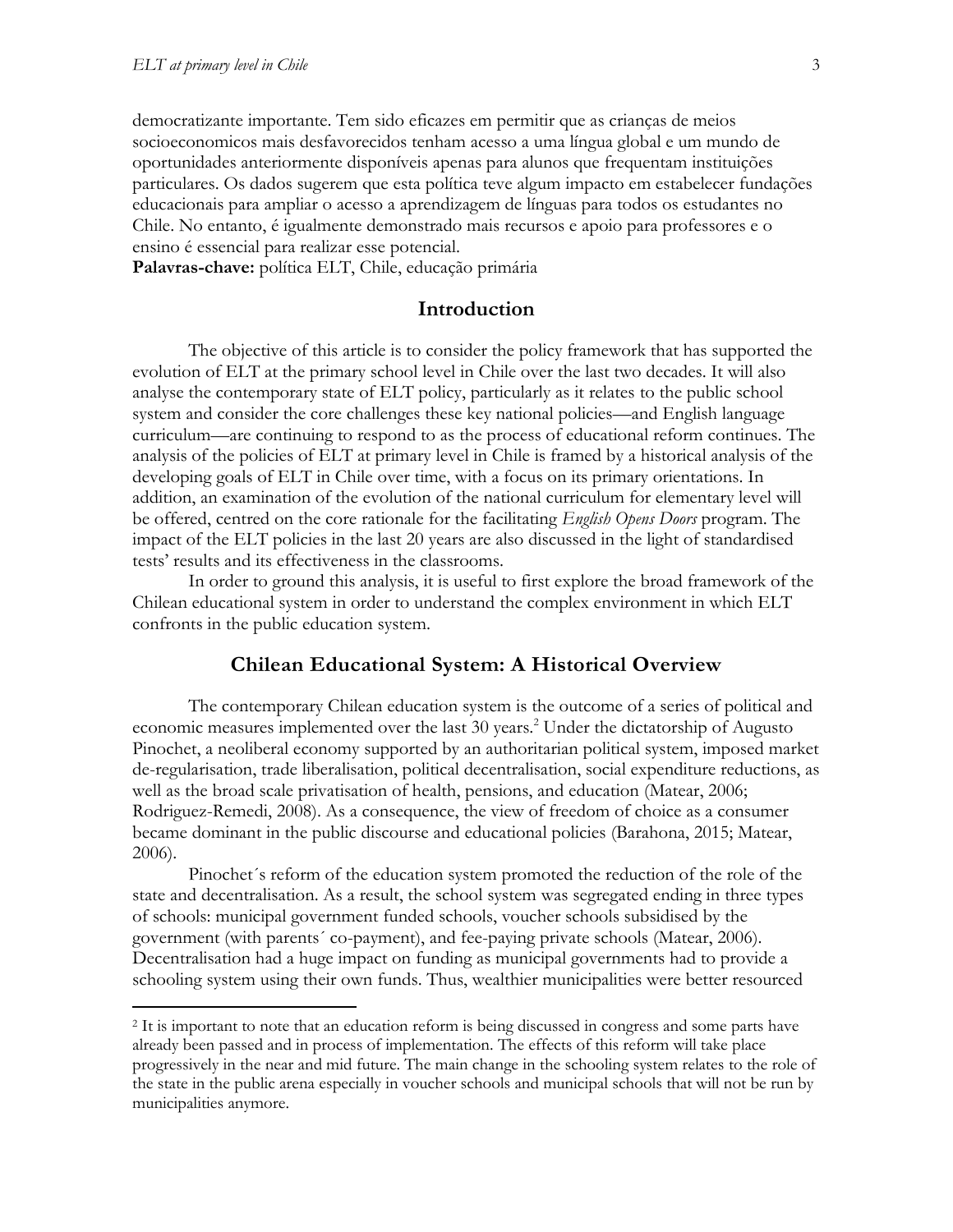and equipped to administer schools more effectively than the poorer municipalities. However, all municipalities faced the challenge of administering schools without the necessary expertise and support to provide Chileans with quality education. This led to the impoverishment of the public school system and as a consequence, educational achievements were low.

Another major impact of the decentralisation of the school system was the introduction of voucher schools. These schools were run by private institutions, received funds from the state and could charge parents a fee. This resulted in the proliferation of for-profit school in an unregulated system. Chilean parents became clients as one way to aspire for better educational levels showing a steady increase of student enrolment in this type of institution over municipal schools. By 1997, student enrolments had increased by more than 40 per cent in the voucher schools over the municipal ones (World Bank, 2001). In 2014, the enrolment of students in municipal schools reached only 35% (Organisation for Economic Cooperation and Development [OECD], 2015).

Regarding educational achievements, several studies have evidenced that poor results at school are a factor associated with socio-economic background and that the level of attainment at primary and secondary school impacts, in turn, on the preparedness for entry into higher education, regardless of the type of schools- municipal or voucher (Brunner, 1997; Matear, 2006; Rojas, Zapata, & Herrada, 2013). Thus, Pinochet´s reform institutionalised stratification and inequality in access to quality education (McEwan, Urquiola, & Vargas, 2008). In this context, there has been a tendency marked by poor children attending under-resourced and low performing schools perpetuating inequality and lack of access to quality education (Verger, Bonal, & Zancajo, 2016).

Democratic governments after 1990 have made efforts to reform the inherited educational system and have made education a more prominent aspect in the political agenda. The main focus of the reforms have considered "the need for a modern education system in a democratic society to overcome inequalities; to promote greater social justice and equity; and to strengthen Chile's entry into a global economy through investment in skills, knowledge and technology" (Matear, 2006, p. 38).

In recent years, Chile has been identified as one of the countries with the highest income inequality reflected across social structure including education (OECD, 2015). Thus, it is not surprising that current president of Chile, Michelle Bachelet commenced her second government term (2014-2018) with the promise of implementing major educational reform to address structural inequity and the effective educational segregation existing in the country. This attempted to address the stratification of schools has remained untouched until now. In 2015, the government sent a comprehensive educational reform bill to the Chilean Congress that comprised a series of substantial measures to democratise access to high quality education from primary to higher education levels. The policy objective of this reform were clear; to address the legacy of dictatorship-era actions which has resulted in serious variations in educational quality, primarily related to the socio-economic status of students. The bill, passed in late 2015, will end for-profit schools and forbid any type of discrimination against any statefunded schools. From 2016, voucher schools will have to be owned by non-profit corporations and current co-payments that parents are currently required to pay will be discontinued.

During 2015, immediate measures were introduced as part of the educational reform to give effect to this policy intent: ending for-profit schools (who'd previously received state subsides), the progressive end of co-payment of parents in state funded schools and the termination of any type of segregation and discrimination at public schools. In addition, significant funding increases were allocated to strengthen the run down public school system, which has suffered under the differing economic circumstances of different local councils who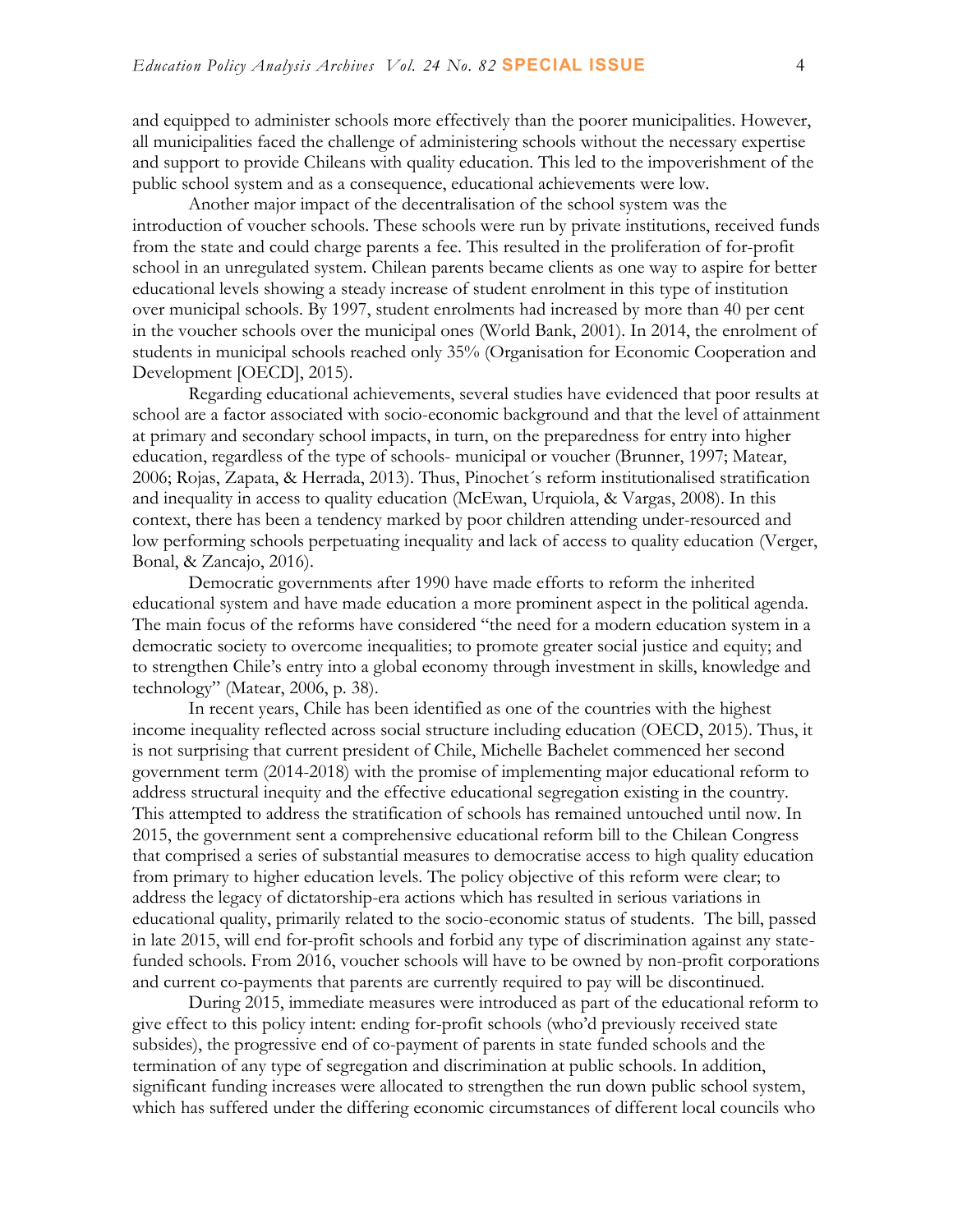had been given responsibility for public schools during the dictatorship. In the case of municipal schools, the parliament is currently discussing a bill to create a new intermediate entity: national office of public education (*Dirección Nacional de Educación Pública*) that would be the link between the Ministry of Education and schools. This new entity would be in charge of 67 local services that would not only be in charge of running the public schools in terms of administration, but they would also support professional development and educational achievements. It is expected that municipalities will progressively hand in the administration of schools to this new structure. The impact and effects of this new organisation to promote equity will be seen in the mid future.

What will be exactly the effects of these major educational reforms is yet to emerge, however they do represent a significant policy re-orientation that will be watched closely. Although there are high expectations for major changes, there is also a powerful history of structural segregation of students centred on socio-economic inequities that may be difficult to disrupt. Reflecting this reality, it is expected that most of these dramatic policy changes implemented by Bachelet administration will only really take clear form over next decade.

#### **ELT Policy in Chile**

All Chilean schools—public or private—are required to deliver national curriculum at primary and secondary levels. Historically, the national curriculum for primary education has included subjects such as Spanish, social sciences, natural sciences, physical education and arts. Foreign languages as part of the curriculum of primary education were exclusively confined to private schools until very recently (especially in those schools related to migrant communities, e.g. Deusche Schule, Scuola Italiana etc). However, in 1996 as part of the new focus of the democratic governments to promote higher levels of equity, English language became a compulsory subject from fifth to twelfth grade (Barahona, 2015). Prior to this, English was only an optional element of secondary education curriculum in the public system (i.e. voucher school and municipal schools). Yet, despite this national directive, the inclusion of English at elementary level has only gradually become a reality across the country over the last decade.

The introduction of English as part of the compulsory curriculum in Chile was a core component of the first national educational reform marking the transition to democratic governance and the modernisation of the state. This reform was early initiative to increase the economic and social opportunities of students from lower socio-economic backgrounds to access more powerful forms of education. One of the major drivers of the reform process was to increase the hours of the school day, meaning that more hours were available for areas that showed some levels of deficit achievement—or for the inclusion of new subjects, such as English. Another major change implemented by this early educational reform was the introduction of a more developed curriculum framework.

The new curriculum was organised according to *objetivos fundamentales* (fundamental objectives) and *contenidos mínimos* (minimum contents) by grade and subject (Ministerio de Educación, 1996). The *objetivos funademntales* referred to learning outcomes that were considered the basic achievements student learning should be orientated toward. The *contenidos mínimos* referred to a basic set of contents that should be covered in specific level and subject. Thus, the curricular matrix consisted of the articulation of *objetivos funadamentales and contenidos mínimos*  per year and subject, and a set of *objetivos transversales*, (across the curriculum objectives) learning outcomes referred to values and attitudes that were to be developed across the curriculum. Critically—for the first time—the foundations of this curriculum framework were built on a demonstrably constructivist view of teaching and learning. There was also a specific emphasis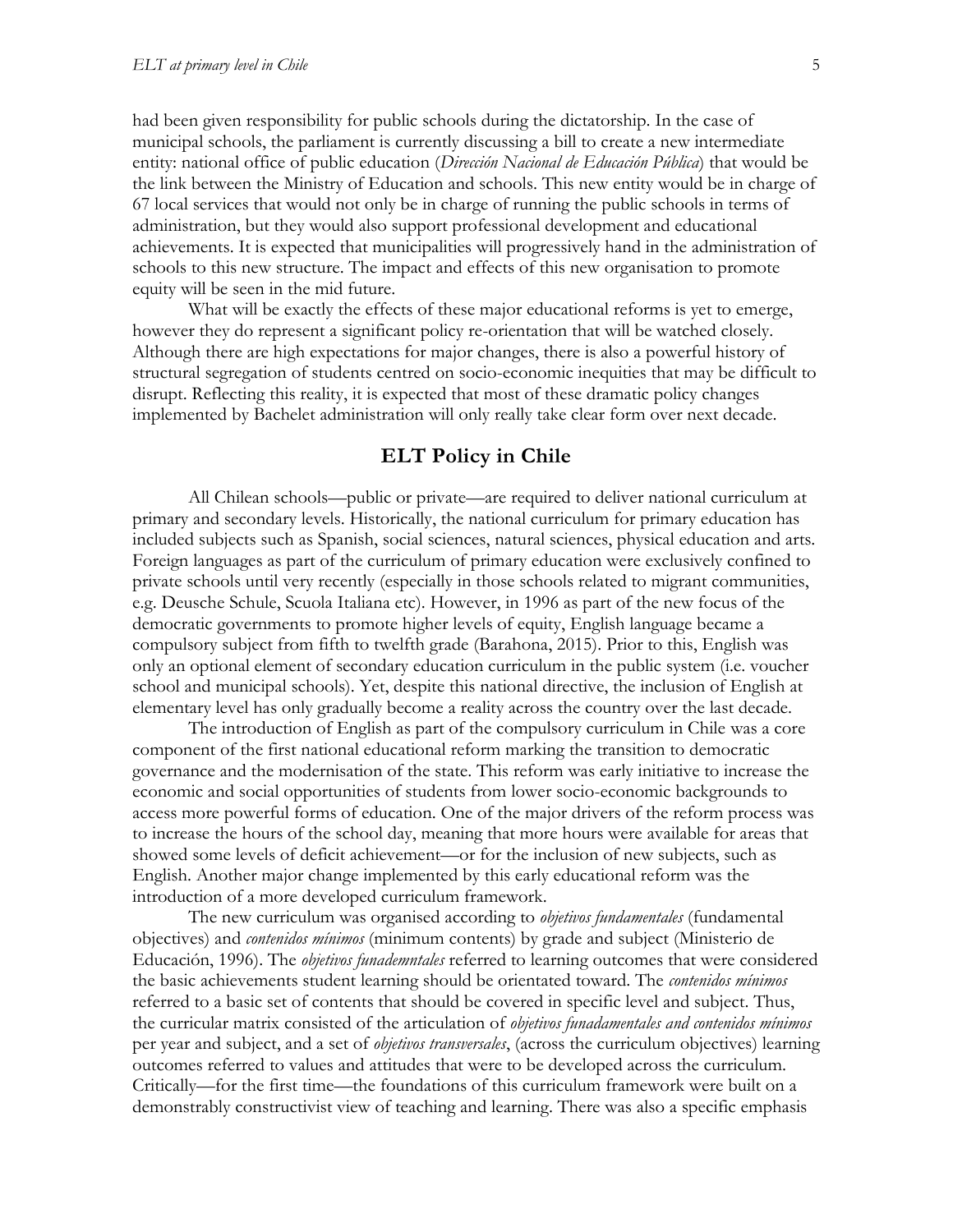on allowing schools the freedom to develop their own localised forms of curriculum. This was based on the prevailing idea of freedom of choice engendered earlier during the 1990s.

In the next section I will analyse the historical development of the English curriculum since 1996. This examination reveals the intentions of the ELT policy in these past two decades.

## **English Curriculum: Moving from the 20th to the 21st Century**

The policy framework and associated curriculum defined for English by the Chilean Ministry of Education has been subject to several reviews since its introduction over two decades ago. The most significant changes in terms of policy, especially at primary level, have resulted from reviews mounted in 1996, 2009, and most recently in 2012. These policy changes have had a major impact: encouraging the introduction of English as a subject at primary level, the normalising of English as part of the national curriculum from elementary level and the increased significance of English across the broader school system. As a consequence, in contemporary schooling English has a relatively high profile as a subject, creating both higher expectations of language development and heightening the aspirations of all students to learn English (regardless of socioeconomic background). Table 1 presents a comparative summary of ELT curricular approaches of ELT (Ministerio de Educación, 1996, 2009b, 2012a).

As shown in Table 1, the first educational policy reform in the 1990s affecting English curriculum aimed at developing receptive skills (listening and reading) (Ministerio de Educación, 1996). The English curriculum directed that 40% of the English curriculum should be devoted to reading comprehension, 40%hould be devoted to listening comprehension and 20% to writing and speaking (Ministerio de Educación, 1996, 2009a). The basis for this approach was justified by assertions that English for Chileans was a tool that allowed people to access information and knowledge. The emphasis on receptive skills would allow people to access the global economy and information network (McKay, 2003). This emphasis left behind the previous curriculum that expressed a more limited perspective, centred on the knowledge of linguistic items in the foreign language.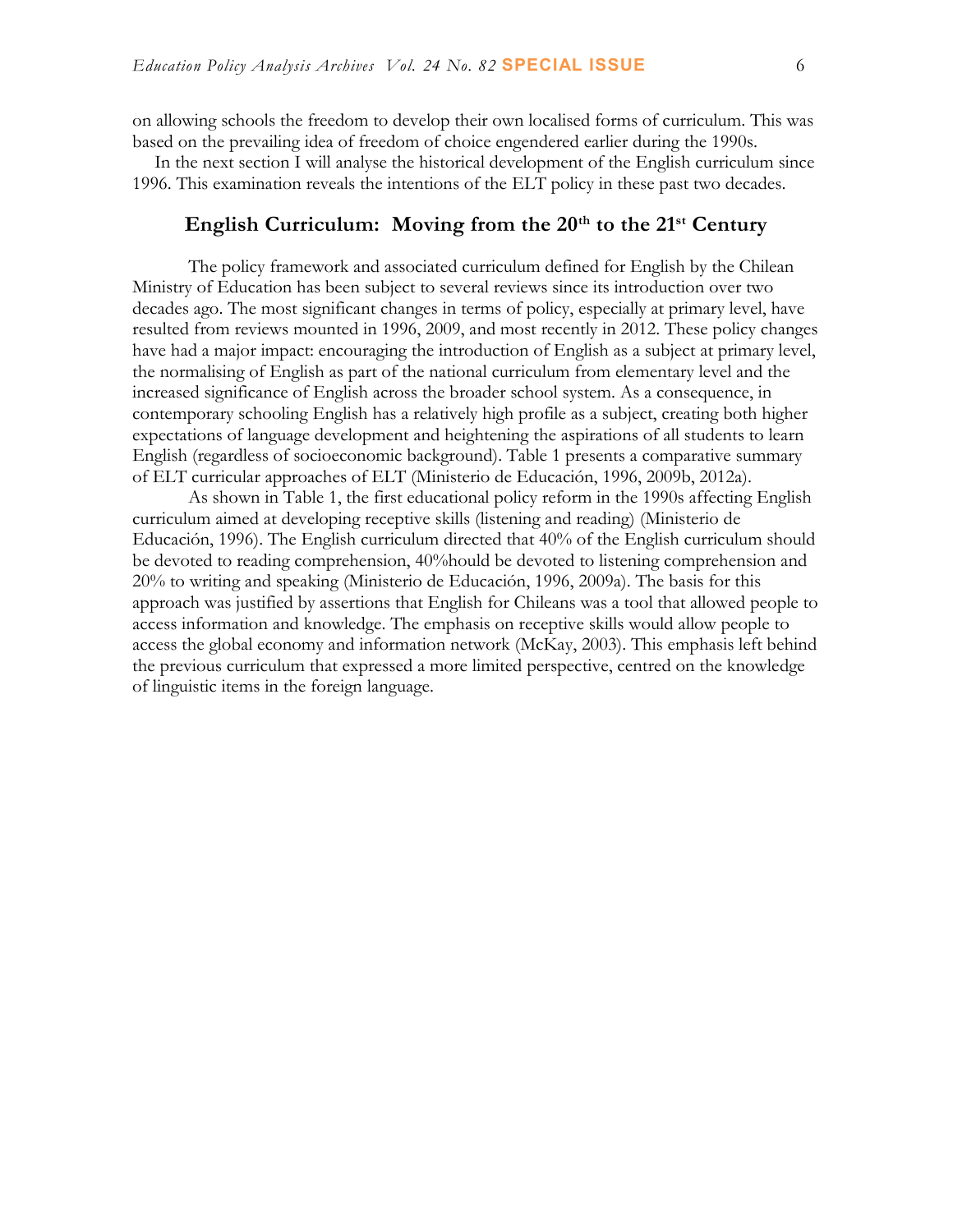#### Table 1

*Comparative summary of ELT Curricular approaches at primary level in Chile*

| Element                                                           | 1996                                                                                                                                                                                                                                                                                                                      | 2009                                                                                                                                                                                                                                                                        | 2012                                                                                                                                                                                                                                                                                        |
|-------------------------------------------------------------------|---------------------------------------------------------------------------------------------------------------------------------------------------------------------------------------------------------------------------------------------------------------------------------------------------------------------------|-----------------------------------------------------------------------------------------------------------------------------------------------------------------------------------------------------------------------------------------------------------------------------|---------------------------------------------------------------------------------------------------------------------------------------------------------------------------------------------------------------------------------------------------------------------------------------------|
| The aim of<br><b>ELT</b><br>curriculum for<br>primary level<br>is | To provide students with a<br>tool for work giving them<br>access to the technical,<br>technological, commercial,<br>cultural academic world,<br>i.e. provide students with<br>basic linguistic competence<br>that allows them to read<br>and listen comprehensively<br>and that becomes the base<br>for future learning. | To provide students with a<br>tool that allows them to<br>access information,<br>knowledge and<br>technologies. It is also<br>expected that students<br>appreciate other ways of<br>thinking, lifestyles and<br>traditions.                                                 | That students learn the<br>language and use it as a tool to<br>manage simple communicative<br>situations and mainly to access<br>new knowledge and learning<br>to respond to global<br>communication demands<br>through media and<br>technologies.                                          |
| Focus                                                             | Receptive skills: reading<br>and writing                                                                                                                                                                                                                                                                                  | Communication,<br>development of 4 skills,<br>special emphasis on<br>receptive skills and<br>vocabulary acquisition.                                                                                                                                                        | Communication, development<br>of 4 skills. Adoption of<br>Communicative Language<br>teaching approach.                                                                                                                                                                                      |
| <b>Attitudes-values</b>                                           | Not specified in the<br>curriculum for ELT.<br>Values and attitudes were<br>part of Objetivos<br>Transversales, goals that<br>should be achieved across<br>the whole school<br>curriculum.                                                                                                                                | Specific objectives are<br>introduced regarding<br>values and attitudes.<br>Discover and know other<br>cultures and value cultural<br>diversity. At the same time,<br>recognise and value the<br>basis of national identity in<br>a globalised and<br>interdependent world. | Values and attitudes are<br>explicitly stated following<br>2009 adjustment regarding<br>appreciation of other cultures<br>and traditions. Values such as<br>respect and tolerance are<br>introduced. Academic rigour is<br>also added as a value to<br>achieve the goals of the<br>subject. |
| Use of Spanish                                                    | A communication tool to<br>demonstrate understanding<br>of audio and written texts.                                                                                                                                                                                                                                       | A communication tool to<br>be used in the classroom to<br>demonstrate understanding<br>of audio and written texts.<br>A methodological resource<br>that could enrich the<br>interaction in the<br>classroom.                                                                | Grammar is not the focus of<br>learning, but a content that<br>contributes to achievement of<br>communicative goals.<br>Grammar is not isolated from<br>understanding and expression,<br>but an element that supports<br>communication and real use of<br>the language.                     |
| Role of<br>vocabulary                                             | Submitted to<br>understanding of audio or<br>written texts-topics of<br>semantic fields are<br>provided.                                                                                                                                                                                                                  | Vocabulary acquisition is<br>highlighted in the<br>curricular guidance.<br>Specific number of words<br>per grade and topics are<br>defined.                                                                                                                                 | Vocabulary acquisition is<br>considered an essential<br>component for understanding<br>texts. The curricular<br>framework includes isolated<br>words as well as common<br>phrases and expressions that<br>may support understanding<br>and communication in the<br>foreign language.        |
|                                                                   |                                                                                                                                                                                                                                                                                                                           |                                                                                                                                                                                                                                                                             |                                                                                                                                                                                                                                                                                             |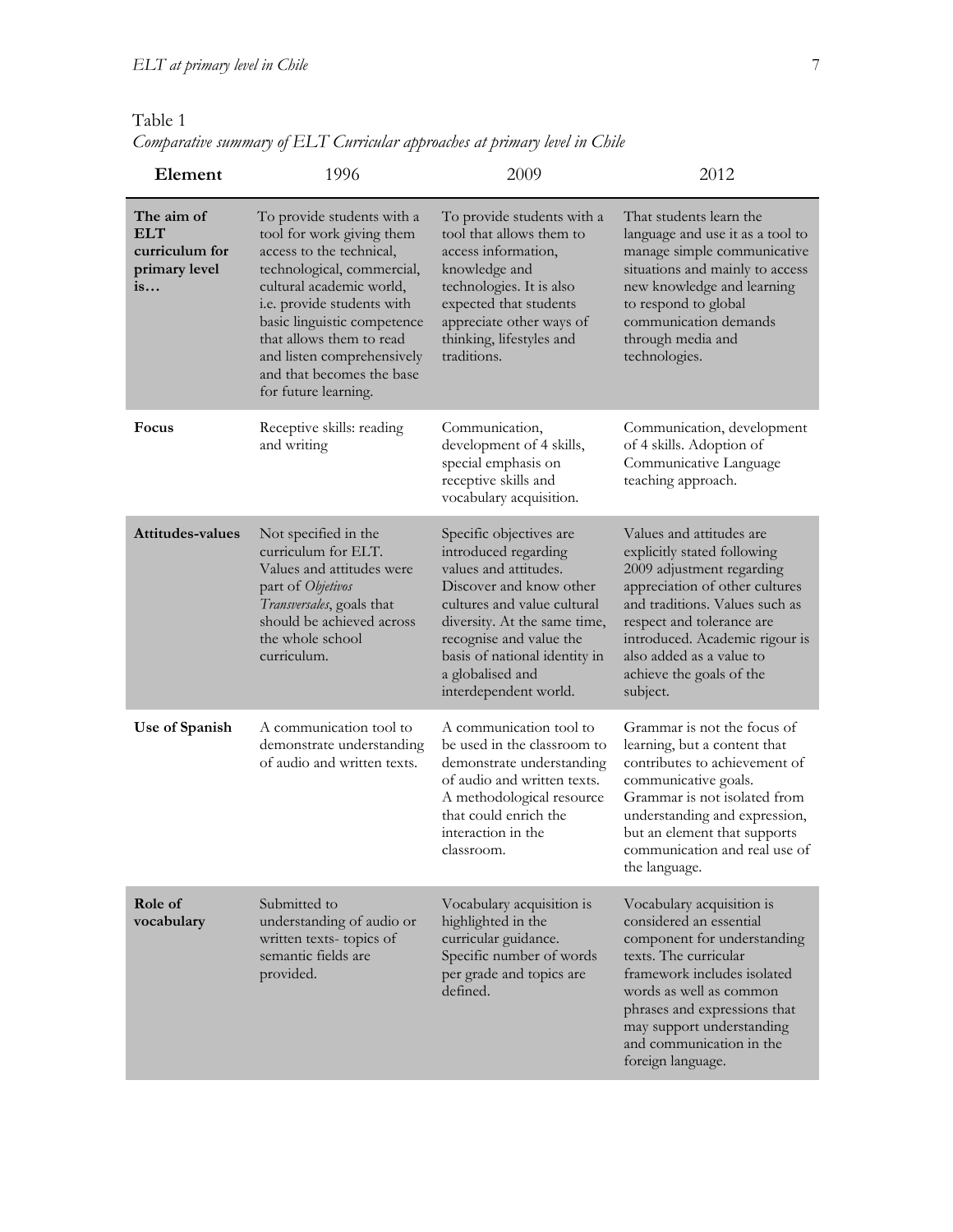|                                                                                                                                                                                                                                                                                                                                     |                                                                                                                                                                                                                                                                                                                             | It also places importance on<br>the development of fluency.<br>By the end of 6th grade,<br>students are expected to<br>manage at least 500 words in<br>English. |
|-------------------------------------------------------------------------------------------------------------------------------------------------------------------------------------------------------------------------------------------------------------------------------------------------------------------------------------|-----------------------------------------------------------------------------------------------------------------------------------------------------------------------------------------------------------------------------------------------------------------------------------------------------------------------------|-----------------------------------------------------------------------------------------------------------------------------------------------------------------|
| It is specified as syntactic<br>contents that are subject to<br>an effective<br>communication between<br>the reader, his/her<br>experiences, the text and<br>the context. Syntactic<br>contents should be taught<br>in a spiral form, starting<br>from simple structures to<br>more complex ones,<br>introducing them<br>gradually. | Not an object of learning,<br>nor of assessment. It is<br>considered a content that<br>supports understanding<br>and production of<br>language. Grammar should<br>be taught implicitly,<br>embedded in texts.                                                                                                               | Emphasis of communication<br>over linguistic knowledge of<br>the English language.<br>Consistent with previous<br>curricular guidance.                          |
| Not specified                                                                                                                                                                                                                                                                                                                       | Mapas de progreso (progress<br>maps: divided into reading<br>and 7 levels of<br>achievement) SIMCE test <sup>3</sup><br>was introduced from 2010                                                                                                                                                                            | Progressive structure of<br>learning outcomes<br><b>SIMCE</b> Test                                                                                              |
| Not specified                                                                                                                                                                                                                                                                                                                       | $A2 = 8th$ grade<br>$B1=12$ <sup>th</sup> grade                                                                                                                                                                                                                                                                             | $A1=4th$ grade $A2=8th$ Grade<br>$B1 = 12th$ grade                                                                                                              |
| Objetivos fundamentals (aims)-<br>per grade which integrated<br>development of language<br>skills.<br>Contenidos Mínimos<br>(contents) as semantic<br>fields are included.<br>Syntactic contents are not<br>specified.                                                                                                              | Objetivos fundamentales per<br>grade every two years.<br>They include specific goals<br>for each skill and one<br>specifically relates to<br>vocabulary acquisition.<br>There is the inclusion of<br>one objetivos fundamentales<br>that specifies values and<br>attitudes to develop.<br>And <i>contenidos mínimos</i> and | Learning outcomes, divided<br>into components (language<br>skills):<br>Listening<br>Reading<br>Speaking<br>Writing                                              |
|                                                                                                                                                                                                                                                                                                                                     |                                                                                                                                                                                                                                                                                                                             | development of skills.                                                                                                                                          |

#### Table 1 cont'd

 $\overline{a}$ 

*Comparative summary of ELT Curricular approaches at primary level in Chile*

<sup>3</sup> *Sistema de Medición de la Calidad de la Educación* (Education Quality Measurement System, *SIMCE*) is a battery of tests used in [Chile](https://en.wikipedia.org/wiki/Chile) to measure certain aspects of [school](https://en.wikipedia.org/wiki/School) curricula. *SIMCE Ingles* corresponds to a standarised test applied every other year to eleventh grade students.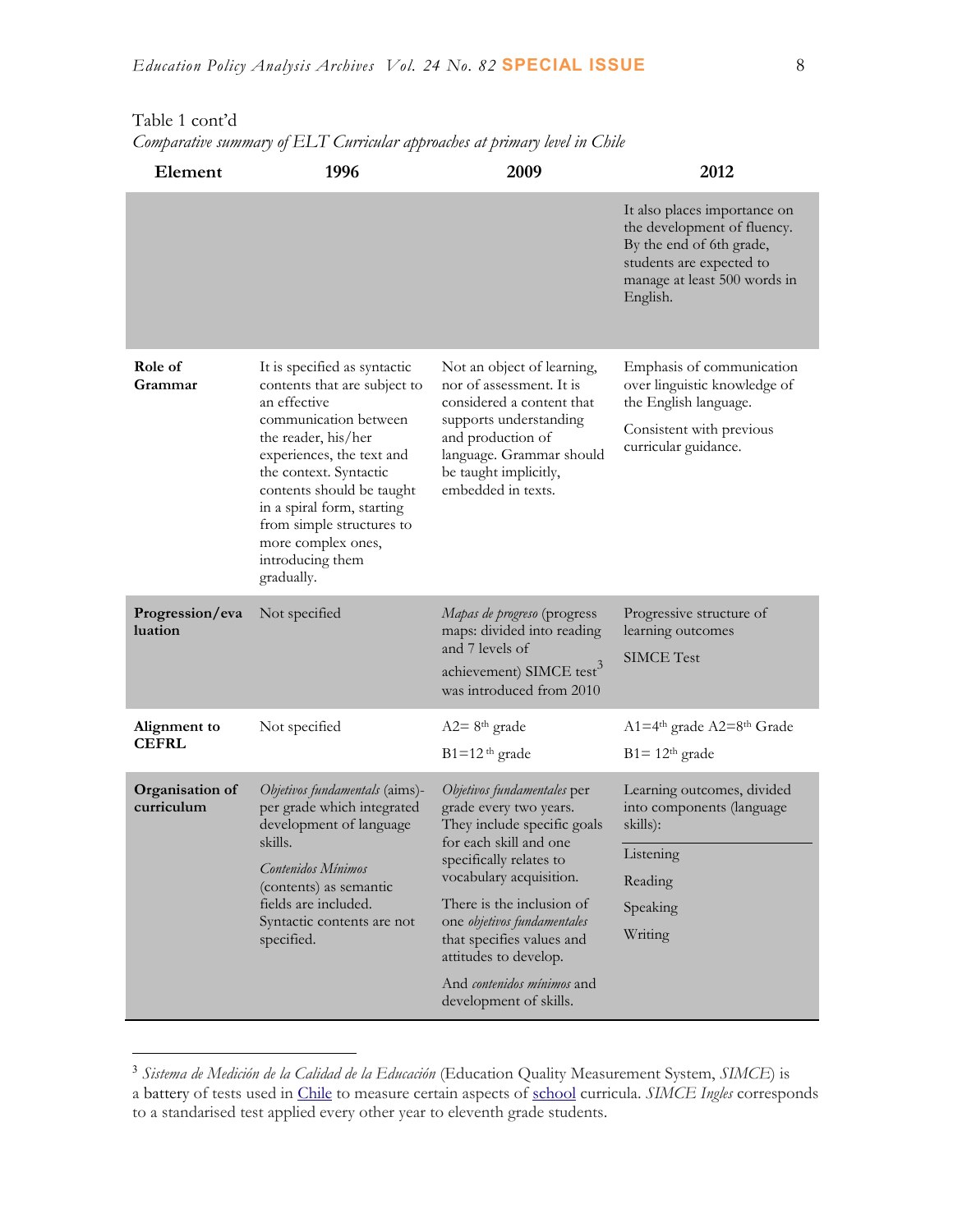The emphasis on receptive skills is clearly observed on the aims that the policy stated for learning English from fifth to eighth grade:

At the end of eighth grade, students will be able to read comprehensively texts (authentic or adapted) related to audiovisual culture and technology, and they will also be able to discriminate sounds and words from these texts appropriate to their age and interests. Syntactic contents are presented in order to achieve effective communication. Therefore, grammatical contents should be developed spirally with the gradual introduction of structures- from basic to more complex (Ministerio de Educación, 1996) .

The 1996 curricular framework was organised according to *objetivos fundamentales* and *contenidos mínimos* for each grade. The underpinnings behind this curricular matrix was to take distance from an encyclopaedic forms of knowledge and to more specifically focus on development of competences and skills that allow students to solve problems and be able to function in the modern world. The minimum set of content and goals would also provide freedom to schools so that they could expand on these goals and contents according to their specific contexts. In the case of fifth grade, the *objetivos fundamentales* were:

To read and understand the meaning of isolated words, short phrases related to the semantic field linking sound and the written word.

To understand aurally commands and instructions and questions related to instructional language in the context of the classroom.

To discriminate aurally sounds words and sentences related to the semantic field corresponding to the level. (Ministerio de Educación, 1996)

Regarding the *contenidos mínimos*, they referred to semantic fields (topics) considered to be appropriate for students' age and interests such as: *Classroom Language, Life at Home, The School, Food and Health and Commands and Instructions*. Syntactic contents were not specified. The framework emphasised that syntactic structures to be included should be those that could contribute to the development of reading and listening skills.

In order to achieve the aims and goals proposed by this reform, a minimum of two periods of 45 minutes per week were set as part of the national curriculum from  $5<sup>th</sup>$  to  $8<sup>th</sup>$  grade for English language learning in public schools. Textbooks, adapted to meet the goals of the national curriculum, were edited and provided by the MINEDUC to students and teachers from municipal and voucher schools. Although, the law was issued in 1996, its full implementation and enforcement was postponed in different instances and only in 2010 it has been effective across the country in urban and rural areas (Ministerio de Educación, 2005, 2008). The main factor for the deferral was related to the lack of qualified teachers of English in the country, especially in the rural areas (Abrahams & Silva Rios, 2016; Paez & Contreras, 2014).

#### **Curricular Frameworks for the Teaching of English in Chile, 2009-2012**

In 2009, an important policy adjustment was made to the ELT framework as a result of the review and alignment of *objetivos fundamentales* and *contenidos minimos*. This general review of the framework intended to improve the sequence and progression of contents and outcomes. This review emphasised the development of skills and provided curricular guidance for each subject. In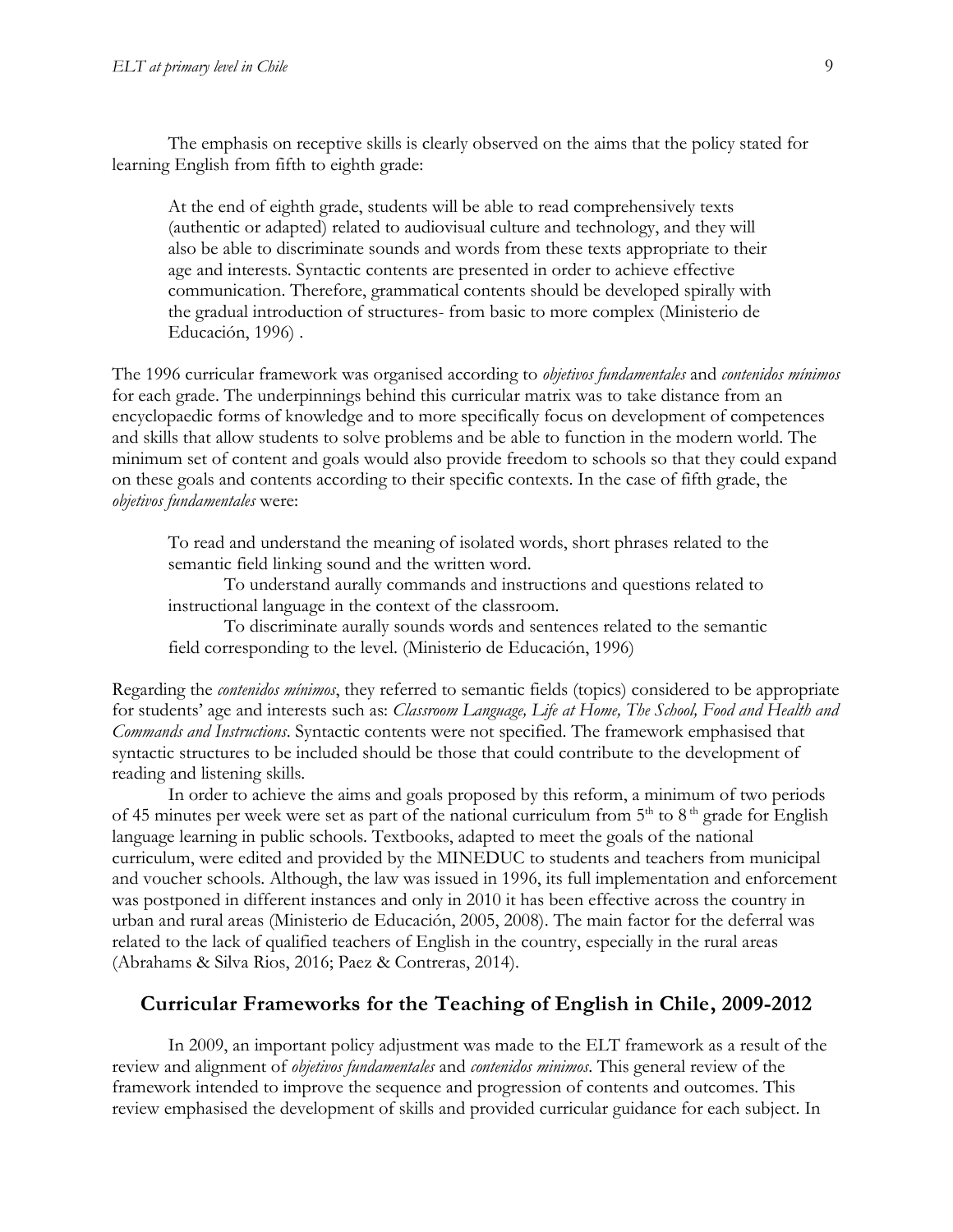this way the framework would provide stronger bases for its implementation. It is important to note that the 2009 adjustment was part of the development of a curricular policy that corresponded to a cyclical understanding of the prescribed curriculum with the actual implementation (Ministerio de Educación, 2009a). Different stakeholders' opinions were considered as a key point of data in the 2009 adjustment. This, for the first time in recent history, involved seeking the perspectives of school teachers.

The curricular reforms in 2009 was the result of social pressures that built following widespread student protests in 2006 which pushed the discussion and later proclamation of a new education law (Ley General de Educación [LGE]). Although under the LGE law the decentralised form of the school system remained unchanged, the structure of the school system was addressed. The LGE conceived primary education from  $1<sup>st</sup>$  to  $6<sup>th</sup>$  grade, and secondary education from  $7<sup>th</sup>$  to 12<sup>th</sup> grade. However, its enforcement and implementation would only take place in 2017, as schools needed time to restructure themselves, especially those elementary schools that historically have offered educational levels from kindergarten to  $8<sup>th</sup>$  grade.

The 2009 reforms also had a direct impact on the English curriculum, with its core contents and learning outcomes being further refined. It was recognised that the emphasis on receptive skills (listening and reading) was not enough to make Chilean citizens competent in the global market. Consequently, the 2009 curricular adjustment introduced a new level of expectation regarding the productive skills of speaking and writing. This adjustment delineated objectives and contents and put an equal expectation for the development of the four language skills. The contents and objectives of the new adjustment were aligned with the Common European Framework of Reference for Languages (CEFRL). The Ministry decided to use CEFRL as a way to support the English curriculum to well-known international standards and follow a trend that other countries in South America and Asia, such as Colombia, China and Taiwan adopted. In line with this, contents and objectives are aligned with the CEFRL framework. According to this, the standards expected were that year 8 school students would achieve a proficiency level of English equivalent to A2, year 12 students would aim at to B1 (intermediate) and teachers to B2 from the CEFRL (Council for Cultural Co-operation, 2001). These standards were announced in 2004 as desired goals to be achieved, but in 2009 the curricula adjustments made these standards explicit and they were aligned with the national Chilean curriculum.

One interesting aspect of the new curriculum was the emphasis of lexicon acquisition apart from the development of skills. There was the expectation that the number of words expected to be learnt by students, and related strategies and techniques for teachers to develop the acquisition of the new lexicon. This decision seemed to be founded on the assumption that the English language in Chile is widely used to access information and knowledge from academic literature and media (Munoz, 2010).

Another meaningful inclusion in the curricular guidance was the recognition of the role of the mother tongue in learning English. The Ministry explicitly stated that when the reform started that the use of Spanish was vastly used and promoted as a means to demonstrate the understanding of English texts in the classroom (Ministerio de Educación, 2009a).

However, as the adjustment considered the development of the receptive and productive skills collectively, the role of the mother tongue should change. Thus, the 2009 curriculum advocated for the use of Spanish in the English classroom only as a resource. Teachers should use Spanish as another methodological tool that promotes learning, but English should be used as much as possible. This is coherent with the implementation of Communicative language teaching approach, a tendency that has been followed internationally especially in regions such as Asia and Latin America.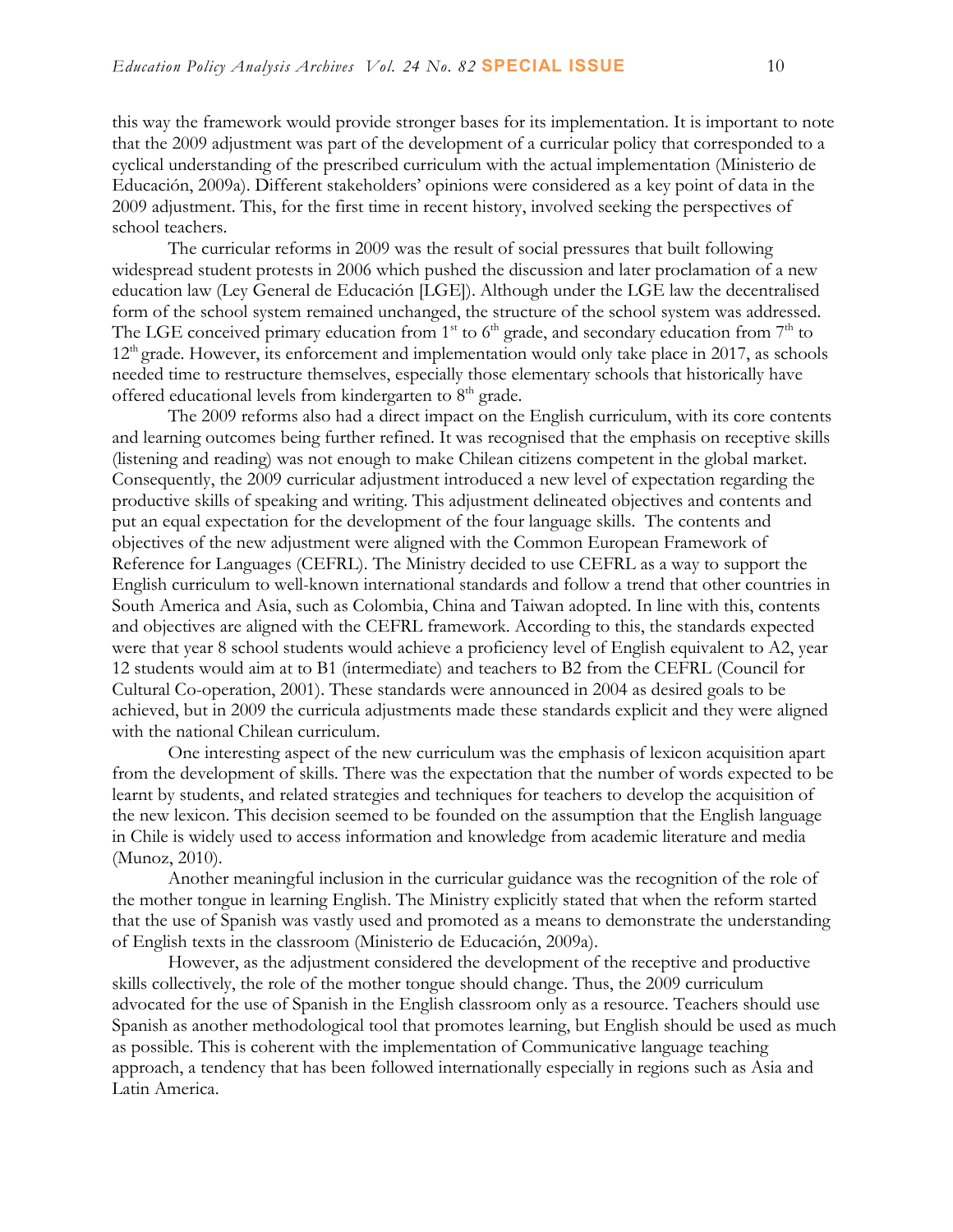The 2009 curricular adjustment provided with foundations for s beyond a mere instrumental goal. The curricular guidance provided teachers and stakeholders with important underpinnings to focus ELT on the development of skills through meaningful tasks and collaborative learning. It provided with updated syllabus for secondary education. However, the updated syllabus for elementary levels (5<sup>th</sup> & 6<sup>th</sup> grade) were only issued in 2012 and the optional proposal from 1<sup>st</sup> to 4<sup>th</sup> grade in 2013.

Although the 2009 curricular bases represented a coherent development of the previous guidelines, it was still orientated to the development of language skills measured by the attainment of standards regardless of children´s cognitive and affective development (Garcia & Mardones, 2012). It is expected that in the future ELT policy considers broader educational goals.

#### **The 2012 Curricular Framework**

The new curricular framework of 2012 originated as part of the further implementation of the 2009 policy and other later evolution in ministry thinking about the nature of effective English curricula. Another factor that pushed the elaboration of 2012 framework was the introduction of a new structure in the school system as part of the education law -LGE. This entity corresponds to the quality assurance agency (*Agencia de Calidad*). This agency was formed to assure quality among schools. The first task of the agency was to develop standards based on the current curriculum to establish evaluation process of students´ educational achievements to assure quality of schools. The creation of this agency was also part of social pressure and the earlier 2006 students´ protests as well as those erupting in 2011, which demanded an enlarged role of the state in managing the work of the Chilean education system.

The 2012 curricular framework deferred from the 2009 adjustment in three major areas. The curriculum matrix of OF-CM and OT was replaced by learning outcomes and OT-values and attitudes to develop across subjects (OT- includes values, attitudes moral, and spiritual dimensions). This presupposed a major change in the curricular model as it expects an increase in students´ learning achievements. A new curricular tool to evaluate learning outcomes progression was also introduced.

The 2009 adjustment provided guidance and theoretical underpinnings for ELT. This served as the foundation for the 2012 curricular framework for ELT at primary level. The 2012 curriculum framework for ELT at primary level emphasised that learning English can be one way to provide Chileans with a communication tool to access a wide range of information and technologies to be better equipped to function in current society (Ministerio de Educación, 2012a). Interestingly, the curricular framework explicitly stated that learning English can also be beneficial to understand and value the mother tongue and local culture, together with development of cognitive skills.

The 2012 curricular framework (which still exists in the contemporary framework) intends that primary students develop the four skills (reading, writing, speaking and listening) through meaningful authentic tasks that make them gain confidence to face learning English at school (Ministerio de Educación, 2012a). It is also intended that students could develop cognitive skills that allow them to learn this new language in their classrooms. In order to achieve these goals, the curricular framework adopts theoretical underpinnings from communicative language teaching approach, task-based approach, natural approach and cooperative language learning.

The 2012 curricular framework also emphasises the inclusion of literary and non-literary tests such as emails and advertisements as authentic materials to be used in the classroom. This is especially related to the development of writing skill as one way to access the contemporary world through the use of technologies. Learning strategies are explicitly included in the framework as an important learning goal, considering that some learning strategies would enhance students´ learning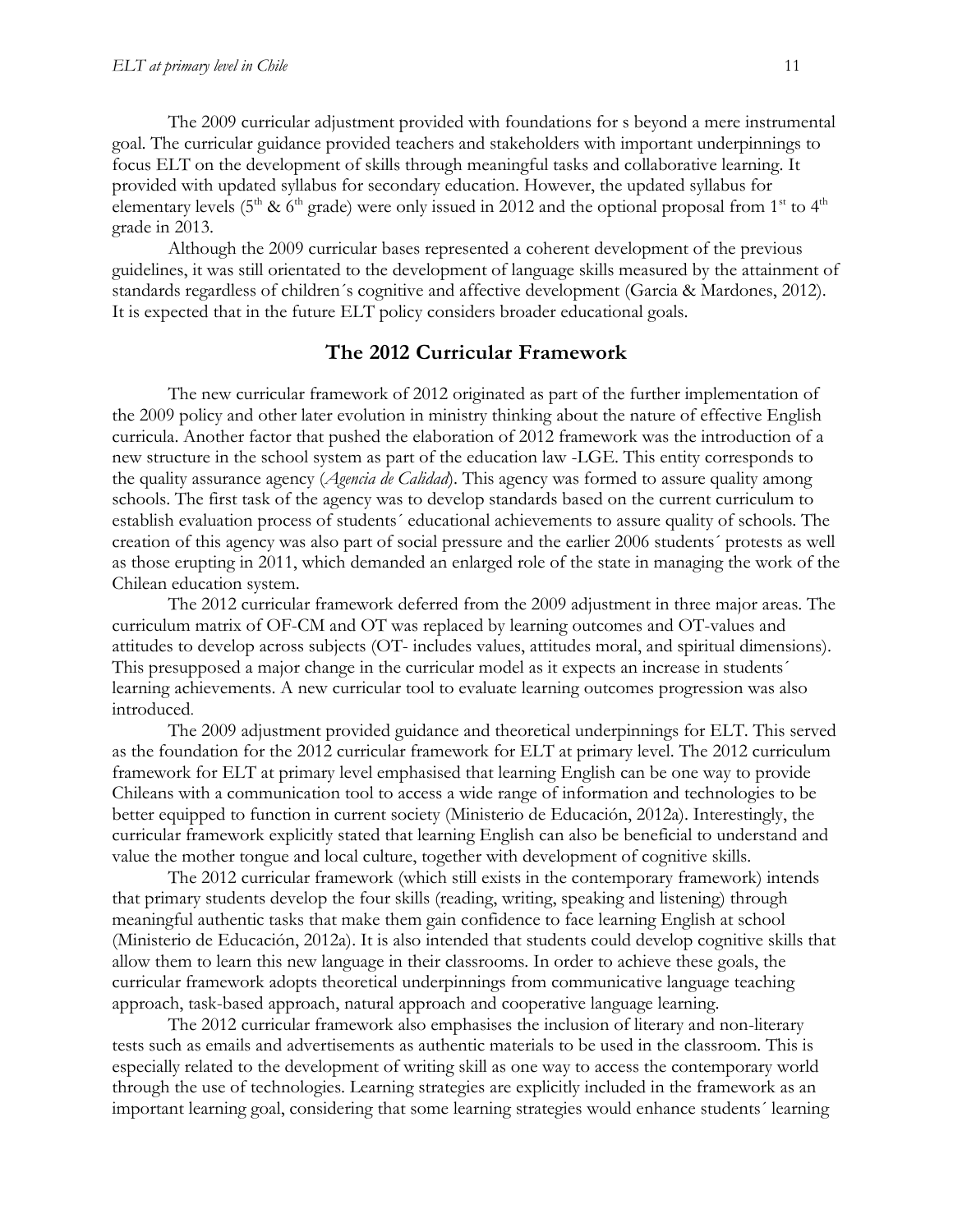more effectively. Vocabulary acquisition is also seen as key to develop students´ communicative competence. Here it is important to note that the framework not only considers isolated words or phrases, but also chunks and commonly used expressions. The role of grammar is seen as one element that supports communication, but it is not the focus of learning, as grammar accuracy in itself would not allow students to communicate efficiently.

Coherent with the 2009 curricular framework, the 2012 curricular bases are aligned with CEFRL 4 following international tendencies and standardisation pressures. Thus, it is expected that 8th grade students achieve A2 level and  $12<sup>th</sup>$  year students B1. The alignment of the national curriculum for English to CEFRL corresponds to an international trend implemented in countries from the region, and also gives it consistency of ELT with other contexts. However, it raises questions as if the adoption of the CEFRL was a decision based on finding easier ways to measure and test students´ achievements through international standardised tests as it is currently happening now with SIMCE. Standardised tests have been introduced since 2010 to measure these standards. However, results are still far from expectations as will be discussed later.

The curricular framework is organised according to the four language skills: speaking, listening, reading and writing. Each of these includes learning objectives and attitudes to be developed. The *objetivos fundamentales* and *contenidos minimos* were transformed into learning outcomes to articulate evaluation and assessment processes in a more effective way. This change is meaningful as the learning cycle is considered as a whole. However, this can also be the consequence of the testing system on the curriculum. As this curricular policy introduced observable indicators of learning which could be used for the bases of standardised tests.

The 2012 curricular framework also increased per week teaching time by one period (45 minutes) for English. This meant that three periods per week of the elementary curriculum was now to be devoted to learning English in 5th and 6th grade at public schools. Although schools could design their own curriculum based on the national curriculum, most school have not gone down this path. Schools have tended to homogenise instead of diversifying their curriculum, and offer different school pressures. This has been a response to do well in standard tests.

## **Curricular Framework for Younger Learners (Grade 1-4): An Aspiration of Becoming a Bilingual Country**

Although the curricular framework of 2012 confirmed that English is a compulsory subject in the national curriculum from 5th grade to 12th grade, Sebastian Piñera's government<sup>5</sup> encouraged the introduction of the English subject from 1st grade. In order to do so, the Ministry commenced providing textbooks to students and teachers of subsidised and municipal schools that subscribed the introduction of the foreign language into their curriculum. Developing social aspirations of becoming a developed and bilingual country supported by the view of English as a commodity to access economic development has supported the introduction of English from 1<sup>st</sup> grade. Indeed, it is believed that in 2015 more than 4000 (subsidised and municipal) schools had started teaching English from  $1<sup>st</sup>$  grade.

In 2013, the Ministry of Education issued special curricular guidance to support schools that voluntarily adopted this introduction of English from 1st grade. This presented the benefits of starting learning English from an early age, drawing on evidence suggesting that younger children would tend to learn a foreign language more efficiently than at later stage (especially after puberty).

 $\overline{a}$ 

<sup>4</sup> Common European Framework for Languages, CEFRL.

<sup>5</sup> Sebastián Piñera was the president of Chile from 2010 to 2014.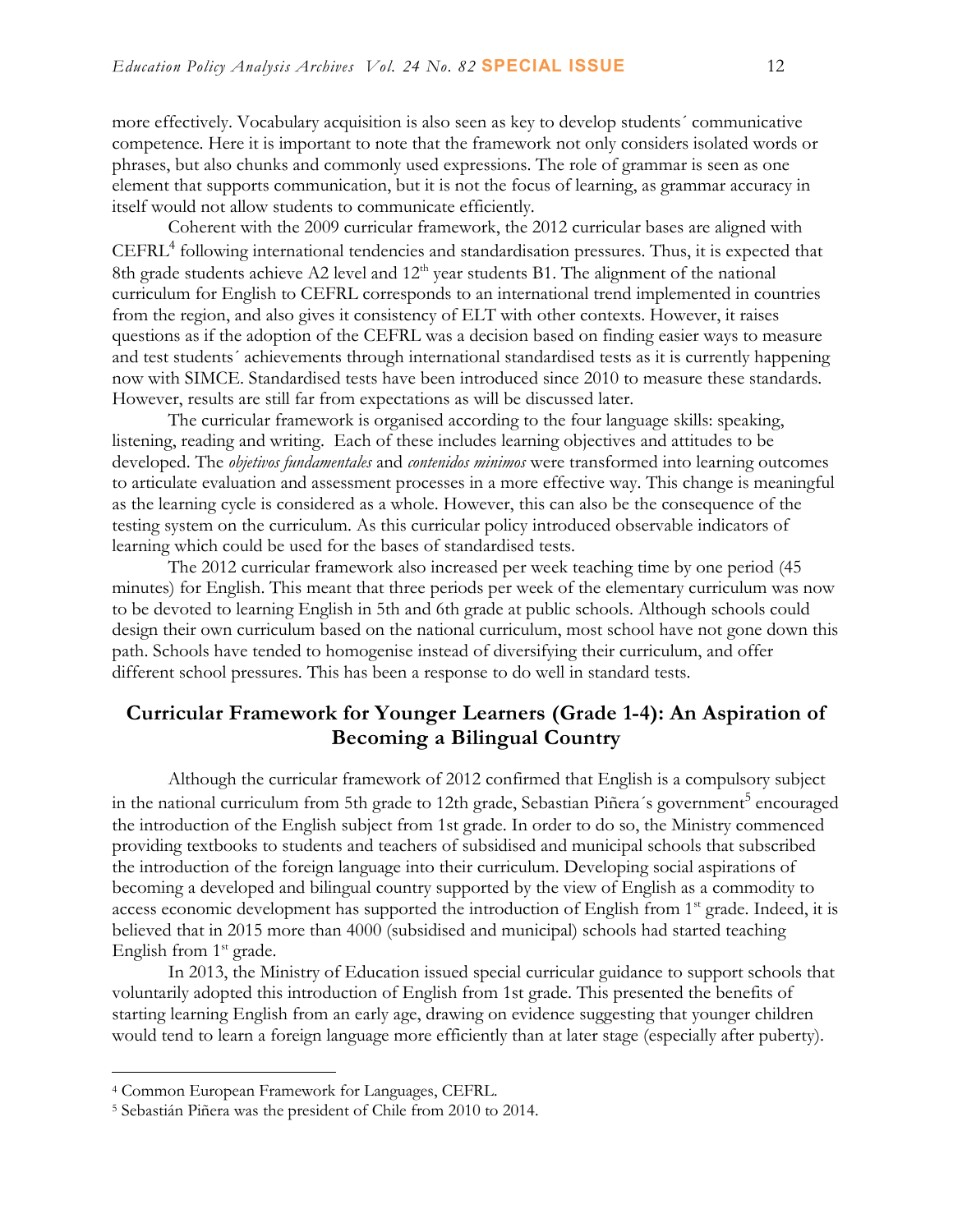The benefits relate to the supposedly greater capacity of children to acquire the sounds of a foreign language, less anxiety in completing language learning tasks and more time for learning the language. However, nothing is observed about the conditions in which the foreign language was learnt in the cases presented in the document. Another conspicuous issue is that the ESL contexts referred to in predominant learning materials are very different from those existing in South America, such as the European framework (Sayer, 2015).

The proposal for younger learners is broadly coherent with the 2012 framework, being organised according to learning outcomes and skills. In this reconsideration, the aim of learning English from 1st to 4th grade is framed as needing to:

contribute to students' acquisition of basic communicative skills in English. It is expected that English is learnt in context through the use of meaningful tasks that encourage spontaneity and natural use of English developing four skills and development of fluency and pronunciation. At the same time, it is intended that students develop a positive attitude towards learning the foreign language and get motivated to continue learning the language in the following years, and appreciate knowledge of other cultures and contexts through the language (Ministerio de Educación, 2012b).

Furthermore, the proposal makes it explicit that the development of four skills should be manifested in students demonstration of understanding of words, simple phrases, being able to identify key ideas of a short text; understanding and following instructions; interacting with the language, being able to give personal information and communicating with other people in English. The curricular proposal also emphasises the idea that these goals are almost equivalent to level A1 from CEFRL. The proposal suggests three periods (2.15 hrs.) per week to English in the public schools.

The proposal also confirms the theoretical underpinnings that support the 2012 curricular framework clearly stating the adoption of a communicative approach for ELT. It also corroborates some other key ideas that are the basis of the curricular framework:

- Emphasis on understanding, highlighting the relevance of vocabulary and the use of material to support vocabulary acquisition. This drawn from the natural approach, especially on some ideas by Krashen (1985) and his comprehensible input.
- Relevance of the interactive nature of a language. Based on ideas from Cooperative -Language Learning, the proposal suggests that students develop their communicative competence through participation in different interactive situations.
- View of the English language as a means of communication to communicate ideas and Access information, instead of being an object of study in itself. This is drawn from Content-Based Instruction.
- Meaningful tasks for students as the basic teaching unit. This is drawn from the Task based language teaching, especially from David Nunan´s perspectives (2004). According to this proposal, a task corresponds to the work carried out during the lesson that involves students through situations that prioritize communication of meaning rather than the explicit study of structures. So that students understand and interact using the language or produce it.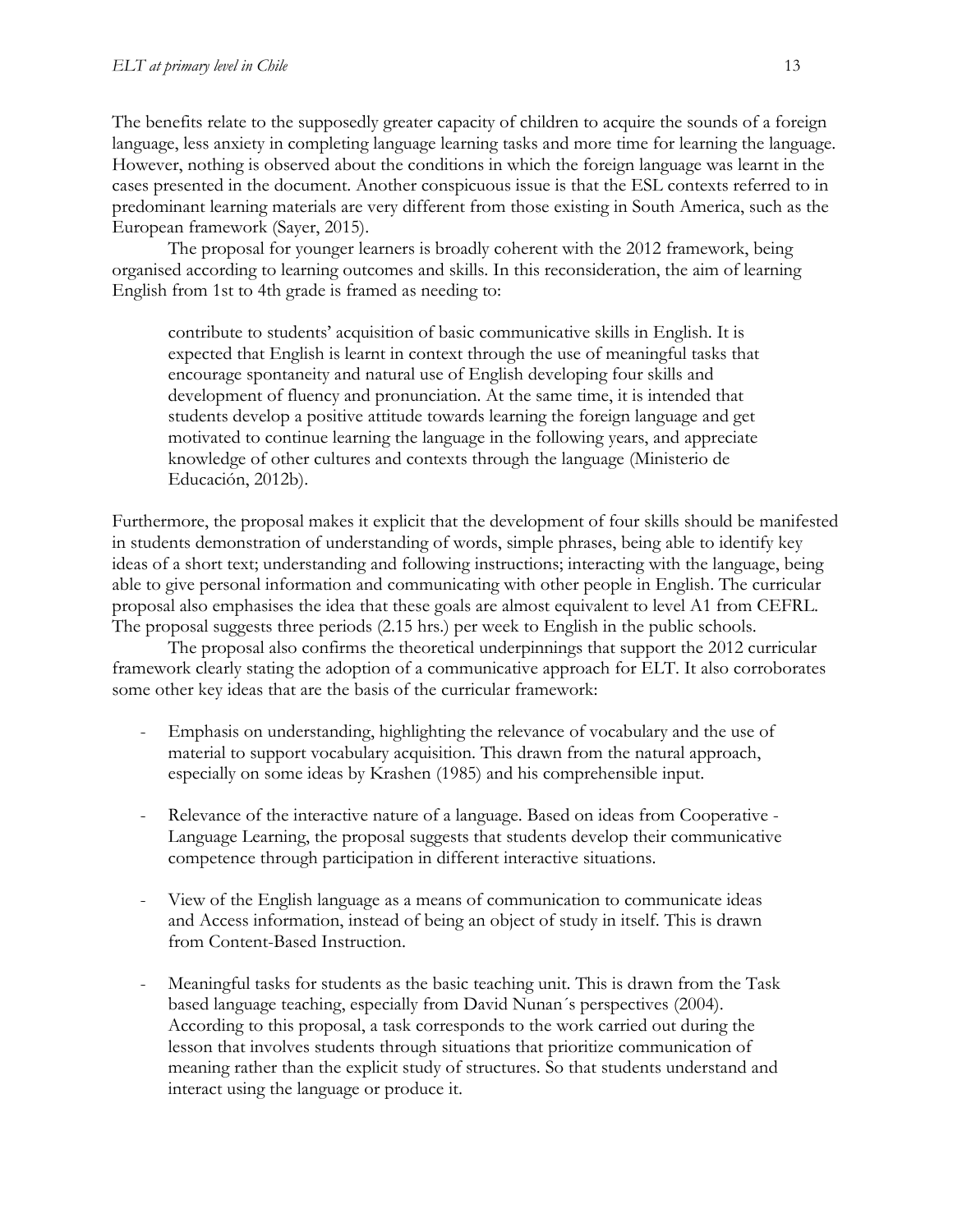- Stress free and kinaesthetic activities that promote and facilitate language learning. Based on ideas from the Total Physical Response approach, the proposal suggests the use of movement in the English classes for giving and following commands or other simple activities.
- Drawn on ideas from a 'whole language' perspective, this proposal suggests that learning a foreign language should be seen as a whole integrating skills to construct meaning rather than separating its parts. This is seen especially relevant for this level (1st to 4th grade) as students are learning how to read and write in their own mother tongue.

As outlined here, the aim for learning English from 1st to 4th grade seems ambitious and decontextualized from the difficult realities of the contemporary Chilean classroom. The lack of qualified English teachers at a primary school level has also proved a critical impediment to implementing ELT policy across the country. Although the number of teachers has increased, there is still a considerable deficit in the number of English teachers for this level (Paez & Contreras, 2014). Although in the mid 2000, there was an explosion of new English language teacher education programs, most of these were orientated to preparing teachers of English for secondary education (as they still remain).

## **The English Opens Doors Program: The Path to the Promised Bilingual Land?**

A government program called English Opens Doors (EODP) has especially supported the introduction and implementation of ELT across the public system in the last two decades in Chile. EODP was created in 2003 and took form in 2004 (Ministerio de Educación, 2004).This is the only government program that especially supports a school subject. EODP aims at improving the teaching and learning of English across the public system making English accessible to all Chilean citizens. In doing so, since 2004 EODP has organised different types of initiatives, which are summarised in Table 2.

The wide range of activities implemented by the EODP clearly reflects an agenda to lift the level of English across the school system. It is important to note that special efforts have been made to provide primary teachers with CPD activities to support their work. This was especially significant at the beginning of the 2000s when the reform was starting and there was a lack of qualified teachers to teach English at primary level. At that time EODP initiatives specially focused to provide teachers with courses to improve their level of English and then in 2007 a special diploma of ELT for Young learners (700 hours) was designed to state funded school teachers (Paez & Contreras, 2014).This diploma has been offered almost every year since then in different region across the country.

Recent studies such as Glas's (2013) suggests that school English teachers view the impact of the EODP as positive as it has elevated the status of English as a subject and of English teachers, especially in public and subsided schools. Teachers also highlighted the positive impact of professional development initiatives for in-service teachers. This was not only because these programs have been opportunities for them to refresh their English, but because they have been able to gain new methodological skills to teach the new curriculum and strengthen their collective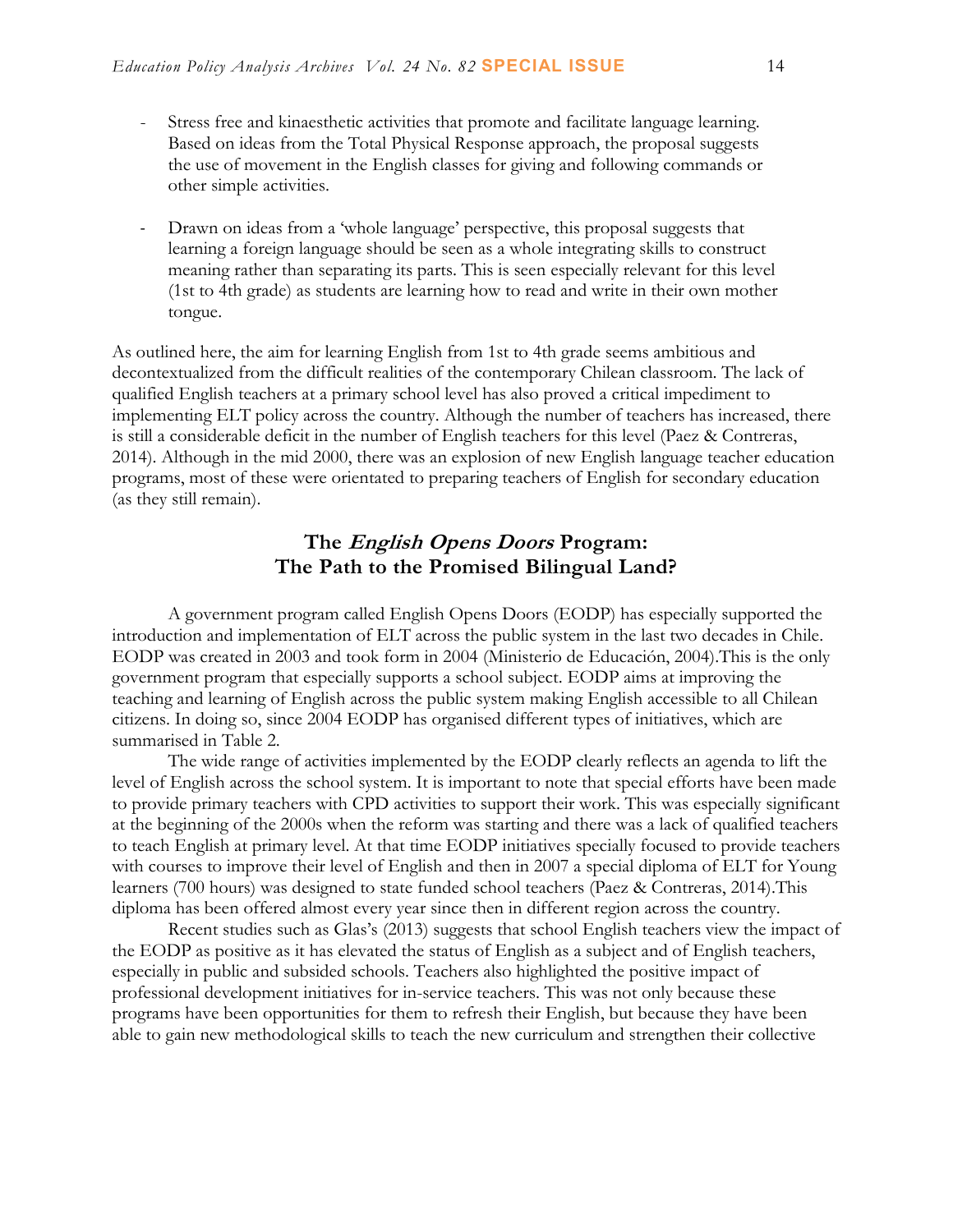| Table 2                                                |  |
|--------------------------------------------------------|--|
| EOD-Activities-2004-2015 Adapted from Inostroza (2015) |  |

| Areas                           | <b>Activities</b>                                                                                                                                                                                                                                           | <b>Beneficiaries</b>             |  |
|---------------------------------|-------------------------------------------------------------------------------------------------------------------------------------------------------------------------------------------------------------------------------------------------------------|----------------------------------|--|
| Curriculum-                     | Diagnosis of language proficiency                                                                                                                                                                                                                           | School students                  |  |
| Assessment                      | Standards of language proficiency aligned with the national<br>curriculum                                                                                                                                                                                   | Pre-service teachers<br>Teachers |  |
|                                 | Standards for language teachers                                                                                                                                                                                                                             |                                  |  |
|                                 | EODP initiatives aligned with the national curriculum                                                                                                                                                                                                       |                                  |  |
| Continuous                      | Support for Teachers' networks across the country                                                                                                                                                                                                           | In-service teachers              |  |
| professional<br>development for | Short English language and methodology courses                                                                                                                                                                                                              | from (state-funded<br>schools)   |  |
| Teachers (CPD)                  | English Summer Town and English Winter Retreat                                                                                                                                                                                                              |                                  |  |
|                                 | In collaboration with the national program for teacher<br>training (CPEIP), and some accredited universities EODP<br>has provided diplomas of teaching English to young learners<br>to professionals (translators and secondary language<br>teachers)       |                                  |  |
|                                 | In collaboration with the British Council, EODPs since<br>2013 have worked with teachers on exploratory action<br>research projects                                                                                                                         |                                  |  |
| Support for<br>schools          | Winter/summer camps: Full immersion in English<br>through a week camps for Chilean public secondary school<br>students to practise English through interactive activities<br>including role-playing exercises, group projects, and<br>competitive games.    | State funded schools             |  |
|                                 | Debate, public speaking and spelling bee competitions:<br>debate competitions for high school students, public<br>speaking competitions for students in year 7 and year 8, and<br>spelling bee competitions for students in year 5 and year 6               |                                  |  |
|                                 | National Volunteer program: in collaboration with<br>the United Nations Development Program                                                                                                                                                                 |                                  |  |
|                                 | 2,100 English-speaking volunteers have been assigned to<br>schools in every region of Chile, including the islands of<br>Rapa Nui, Chiloe, and more. Over 650 municipal and state-<br>subsidised private establishments have benefited from the<br>program. |                                  |  |
| Scholarships                    | Since 2006 final stage pre-service teachers from Chilean<br>accredited universities can apply for a scholarship to<br>undertake studies for a semester in an English speaking<br>country (in 2015, 120 applicants were selected, 50 were<br>rejected).      | Pre-service teachers             |  |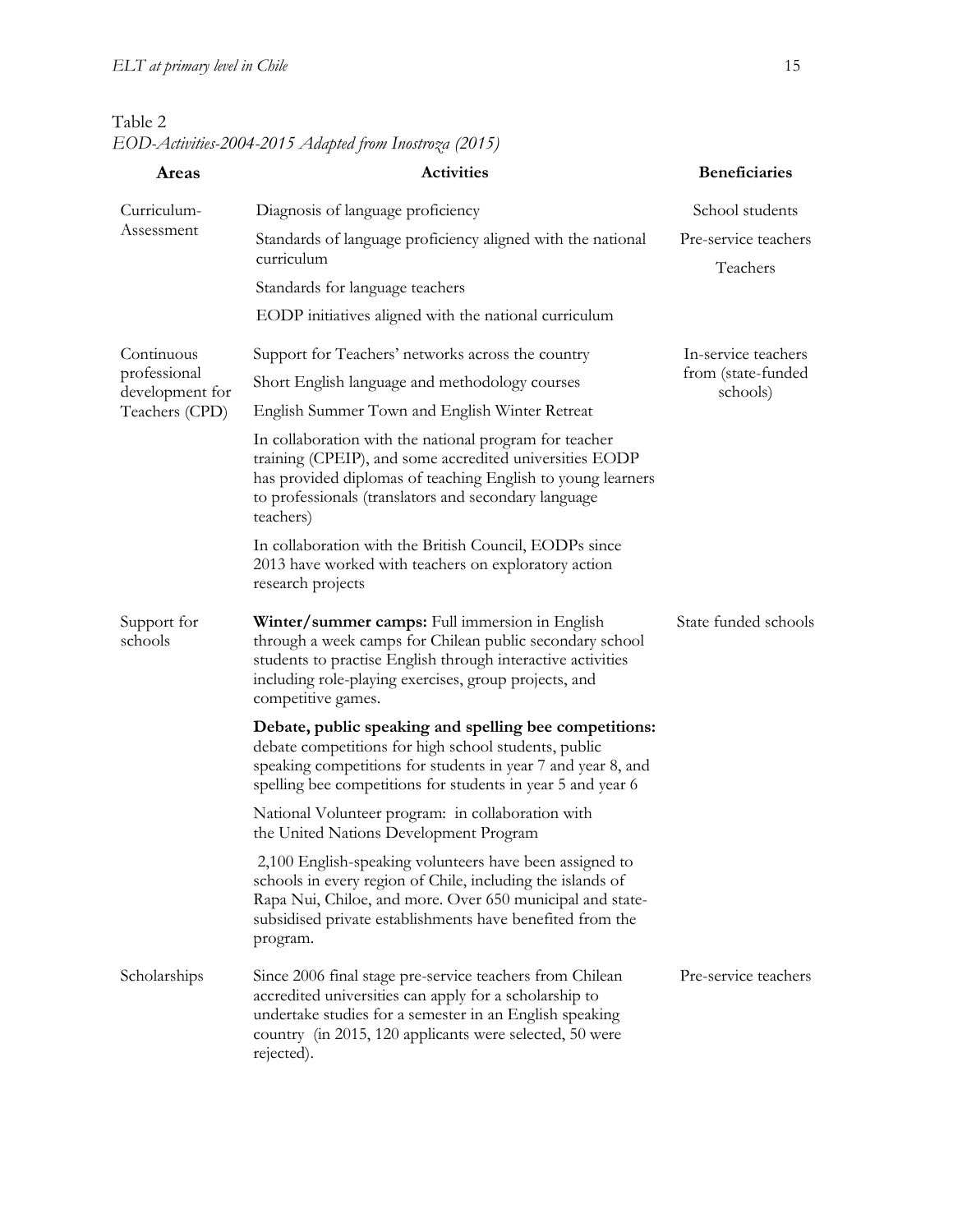| Table 2 cont'd                                         |  |
|--------------------------------------------------------|--|
| EOD-Activities-2004-2015 Adapted from Inostroza (2015) |  |

| Areas                                                              | <b>Activities</b>                                                                                                                                                                                                                                                                                                                                                                                                                                                                                                                                                                                                                                                                                                                           | <b>Beneficiaries</b>                  |
|--------------------------------------------------------------------|---------------------------------------------------------------------------------------------------------------------------------------------------------------------------------------------------------------------------------------------------------------------------------------------------------------------------------------------------------------------------------------------------------------------------------------------------------------------------------------------------------------------------------------------------------------------------------------------------------------------------------------------------------------------------------------------------------------------------------------------|---------------------------------------|
| Continuous<br>professional<br>development for<br>teacher educators | Since 2012, the EODP with the collaboration of the British<br>Council have organised and provided different opportunities<br>for professional development to teacher educators,<br>especially characterised by seminars and workshops<br>delivered by international experts.                                                                                                                                                                                                                                                                                                                                                                                                                                                                | Language teacher<br>Teacher educators |
| FEP (programa de<br>fortalecimeitno de la<br>educación publica)    | In 2015 as part of Bachelet's effort to strengthen public<br>educational system, the EODP engineered new efforts to<br>especially support 300 schools per year during the rest of her<br>period. EODP in collaboration with regional representatives<br>and school principals selected a number of vulnerable<br>schools per region to especially support different activities<br>for both teachers and students to enhance the learning and<br>teaching of English in those schools. The activities comprise<br>a wide range of opportunities for CPD for teachers and<br>activities for students to improve their English. Schools<br>signed an agreement with the EODP committing to work<br>collaboratively to achieve better outcomes. | 300 schools per year                  |

identity as Chilean teachers of English. Teachers' views on the impact of the EOD programme on students' activities are just as positive. However, they also report that the range of the activities offered by the programme (such as the debate tournaments) is limited (Glas, 2013).

Although EOD has promoted the teaching and learning of English, it also has been subject to some criticism (Castro, 2011). One of the primary concerns is the distance between central policies and local implementation, together with overstandardisation by EODP (Barahona, 2015; Glas, 2008).Teachers have reported that the implementation of the curriculum requires sustainable, continuous and systemic support (Glas, 2013; Inostroza, 2015).

#### **The Impact of ELT Policy in Chile**

As has been outlined, major policy and related curricular changes have occurred in the Chilean educational system over the last 20 years. Critically, these changes have had a significant impact on how English has been taught across Chilean schools. Further, more recently by the *English Open Doors* program has sought to support the implementation of the reform for expanding English language capability across the country. However there has been some evidence that has emerged about the impact of these various policy approaches on the levels of student acquisition of English in Chilean schools. In 2004, a diagnostic test was applied to 11 000 students (from  $8<sup>th</sup>$  and 12<sup>th</sup> grade) from 299 schools across the country. The results revealed relatively low levels of English proficiency, with only 5% of Year 12 and 1% of Year 8 students achieved an 'autonomous' level (A2) (Ministerio de Educación, 2004b). These results also confirmed the gap between private and state-funded schools, with students from private schools achieving higher scores (Rodríguez Garcés, 2015). Significantly, these diagnostic results served as a basis for the EODP to design initiatives to improve and strengthen learning and teaching English in the school system.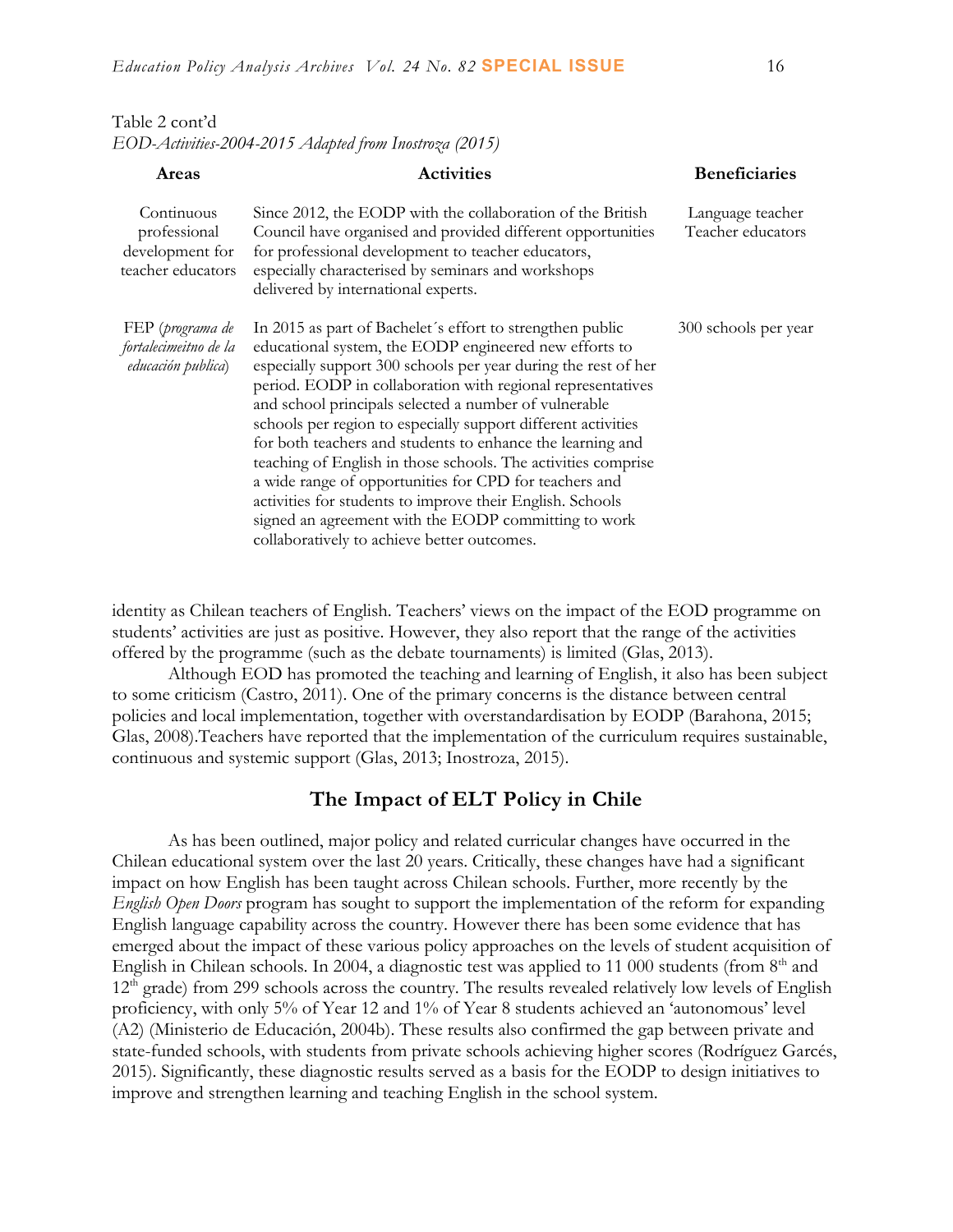$\overline{a}$ 

In 2010, a standardised test (SIMCE ingles)—based on the *TOEIC Bridge (Test of English for International Communication)—*was formally introduced and applied to 65,535 11th grade students from 601 schools across the country. The results confirmed the previous 2004 diagnostic measure. Most Chilean high school students ended their secondary education with a low level of proficiency in English. Only 11% of Chilean teenagers reached level A2 (elementary) from the CEFRL. Most students scored below an elementary level of proficiency. More alarmingly, SIMCE 2010 results also demonstrated that students with lower levels of proficiency came from more deprived he socioeconomic levels. Students who scored higher continued being the ones attending private and bilingual schools (Glas, 2013; Rodríguez Garcés, 2015).

In 2012, 186,385 11<sup>th</sup> grade students from 2,688 schools sat for the SIMCE ingles  $2012^6$ (Agencia de la Calidad de la Educación, 2013).Unfortunately, the results were not significantly different from the previous measure. Most students (82%) did not meet the standards (A2). The 2012 results also confirmed the tendency of better results being correlated to a higher socioeconomic status. The results also revealed that factors such as number of teaching hours, early introduction of formal classes of English and teachers with a level of English higher than B1 could have a positive impact on students' learning.

The 2014 SIMCE English results were released recently showing insignificant changes (Agencia de la Calidad de la Educación, 2015). 154.097 Year 11 students from 2656 schools across the country sat for 2014 SIMCE English covering more than 90% of the student population. The 2014 results demonstrated a weak tendency of improvement, with more than 50% of Chilean students still failing to meet the minimum mandated standards of language proficiency.

Table 3 *Comparative SIMCE Results 2012-2014 Based on CEFRL*

| B1              | 8%       | $12.6\%$ |
|-----------------|----------|----------|
| A2              | 10%      | $12\%$   |
| A <sub>1</sub>  | 26.8%    | $22.3\%$ |
| <b>Below A1</b> | $55.4\%$ | $53.2\%$ |

Historically, results from 2004 until now confirm that only a third of Chilean students can communicate in English at an elementary level (such as for travelling or study purposes) after eight years of English lessons. These results are even more disheartening when considering state funded schools and students coming from lower socioeconomic backgrounds. Only 10% of students from deprived households could have been considered to have met the standards. Thus, policy approaches have tended to sustain rather than address the stratification and inequity in schools through English language learning. English as a compulsory school subject at schools has not guaranteed equity and access to a globalised world. As observed in Table 4 below, the tendency continues being marked by higher socioeconomic backgrounds and better achievements.

<sup>6</sup> 2012 *SIMCE Ingles* test was designed by Cambridge ESOL Examination adjusting the format and contents of the test to the national curriculum aligned with the CEFRL.. However, the focus continued being only on reading and listening skills.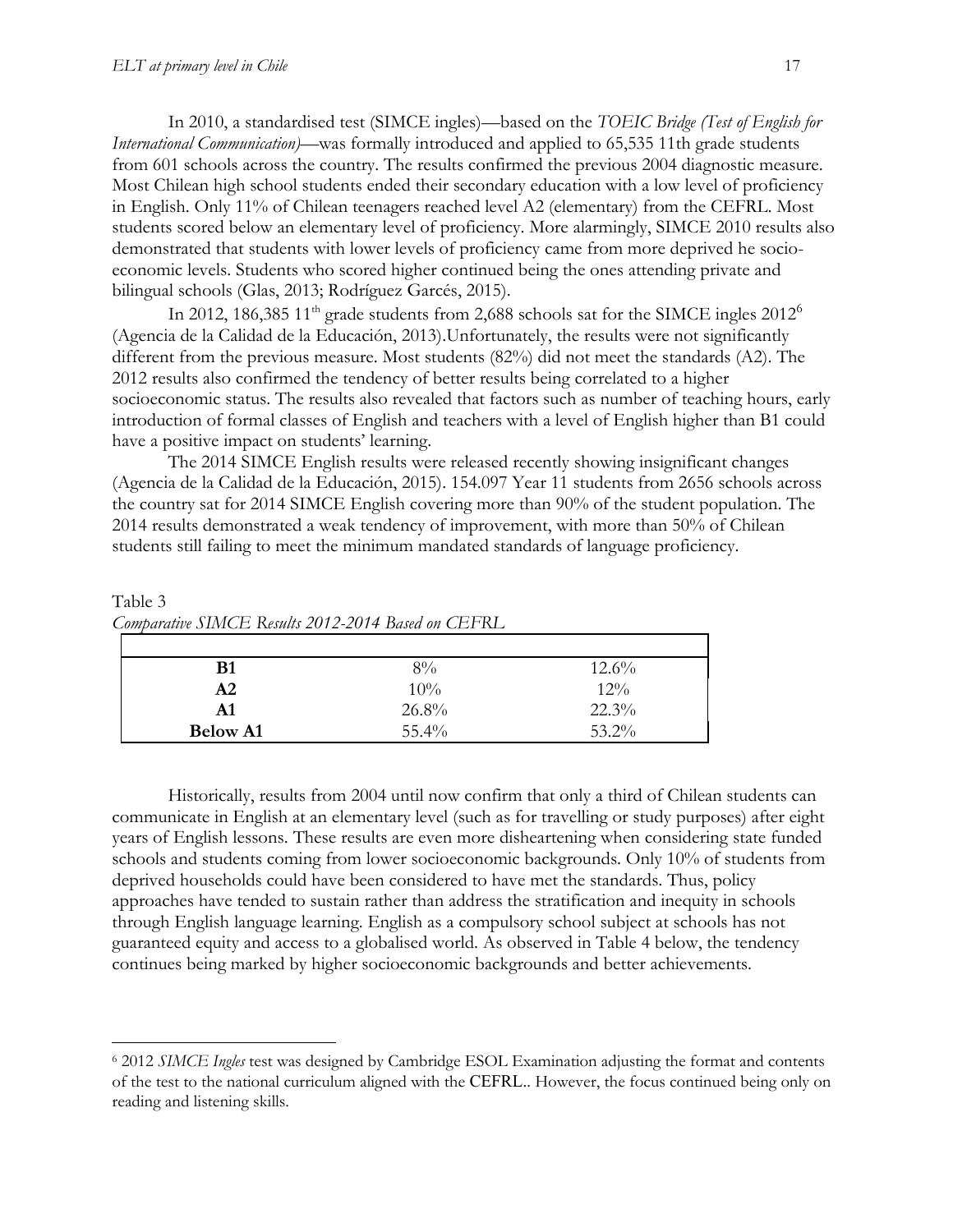| Socioeconomic<br><b>Status</b> |           | <b>Nesuus Auoraing to Sthoots Sottoeconomic Status</b><br><b>CEFRL</b> |          |                 |
|--------------------------------|-----------|------------------------------------------------------------------------|----------|-----------------|
|                                | <b>B1</b> | A2                                                                     | A1       | <b>BELOW A1</b> |
| Low                            | $0.3\%$   | $1.2\%$                                                                | $9.9\%$  | 88.6%           |
| Mid-Low                        | $2.0\%$   | $5.3\%$                                                                | $19.0\%$ | 73.8%           |
| Middle                         | $8.1\%$   | $15.1\%$                                                               | $32.5\%$ | 44.4%           |
| Mid-High                       | $22.3\%$  | $26.1\%$                                                               | $31.8\%$ | 19.8%           |
| High                           | $62.3\%$  | $21.0\%$                                                               | $12.6\%$ | $4.1\%$         |

Table 4 *Results According to Schools' Socioeconomic Status*

#### **Beyond Test Results: Impact of the ELT Policy in the Chilean Classroom**

Recently emerging calls have come in Chile for the need to further research and analyse how English is being taught in Chilean schools (Aliaga, Inostroza, Rebolledo, Romero, & Tabali, 2015). This is especially the case in relation to teaching English to young learners in public schools. Fortunately, in the last five years seminal studies have been published (Gonzalez & Toledo, 2016; Inostroza, 2013, 2015; Quidel, Arévalo, Ñancucheo, & Ortiz, 2014; Rojas et al., 2013; Tabali, 2012) to elucidate issues about teachers´ profile and the impact of the implementation of ELT policy at primary level in the country.

Rojas et al´s study (2013) using data from the National Teacher Evaluation System characterised public school teachers of English according to their demographic, academic background and teaching strategies. This study considered data (teachers' portfolio) from around 4000 teachers working at municipal schools from 2008 to 2011 in primary and secondary level (Rojas et al., 2013). According to this study, most English teachers are women, a third of them work in more than one schools and teach in average to 32 students per class. In terms of their qualifications, 45,2% of teachers of English at elementary level are not qualified to teach English at that level. As also reported by the Ministry of Education, the vast majority of teachers in the public system hold a qualification to teach English at the secondary level (Paez & Contreras, 2014). The remaining teachers were primarily primary school teachers without the English specialization (with or without command of English) or professionals such as translators or interpreters. It is also important to note that higher percentages of unqualified teachers appear more prominently in rural areas than in urban areas. Unfortunately, the tendency of a higher number of secondary teachers over those at the primary level does not seem to be likely to change in the near future as most of the English teacher education programs across the country are orientated to educate English teachers at the secondary level (Paez & Contreras, 2014).

Regarding teachers' performance, Rojas et al´s study (2013) provides relevant analysis as lesson recordings were examined using key criteria from the ELT policy. A crucial issue for the implementation of the communicative language teaching approach is the fluent use of English in the classroom, this report has revealed that more than 90% of teachers present a lack of an adequate use of English or misunderstand grammatical structures, mispronounce words, misuse vocabulary or are not sufficiently fluent to effectively teach. Another criteria analysed was students´ participation and interaction during the lesson. Only a third of the lessons examined revealed high levels of students´ participation and interaction through group work or other related activities that promote students´ active engagement in learning English. This aspect has also been corroborated by other studies that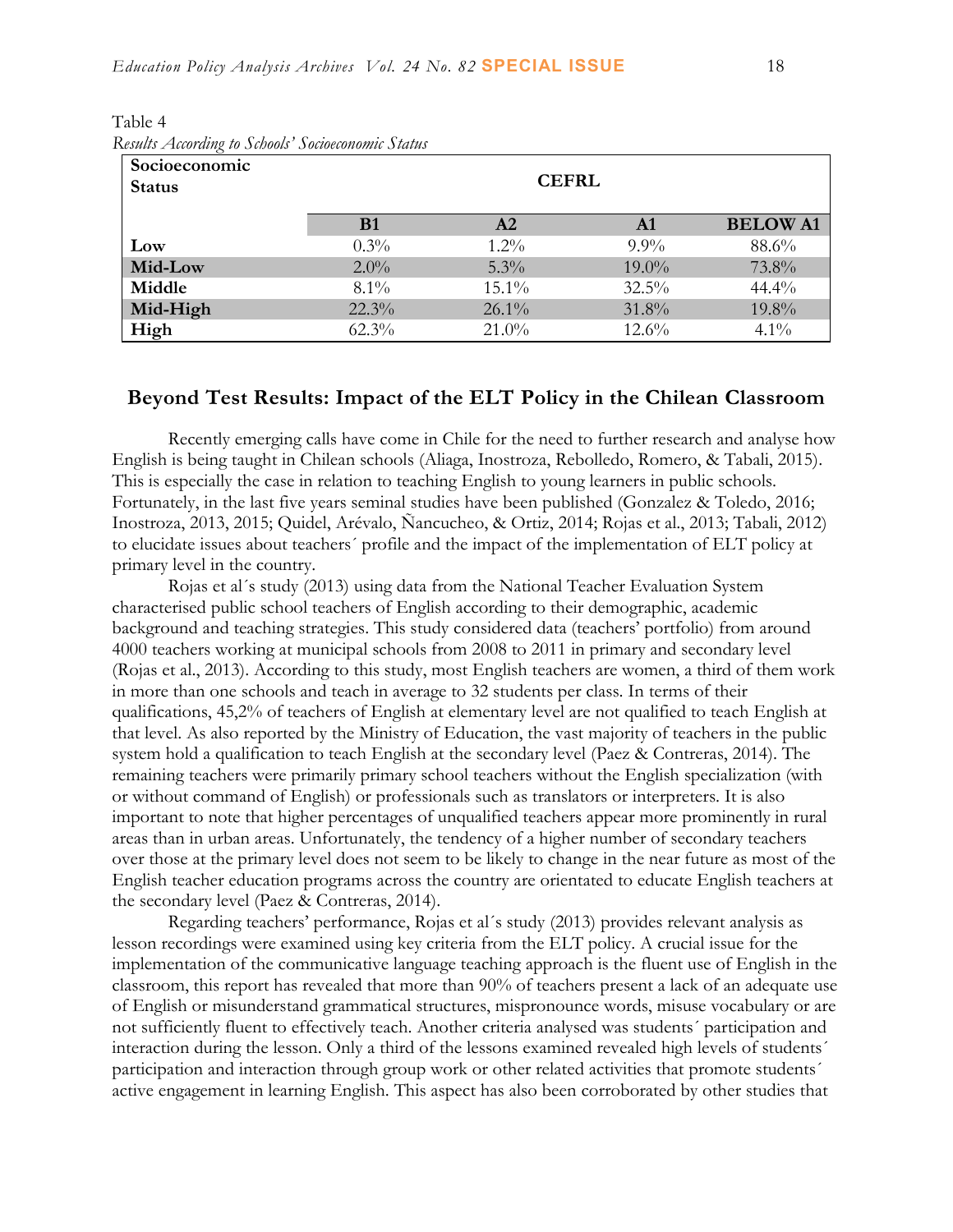have analysed the use of group work in the English lessons (Inostroza, 2013, 2015; McKay, 2003; Tabali, 2012). McKay (2003) claimed that teachers of English at that time used group work only sometimes and that in most cases it was a challenge because of the large number of students per class (45), especially in public schools. Inostroza (2015) demonstrated that group work is the least used teaching strategy in Chilean elementary EFL classrooms. Data were collected from EFL teachers working in the public sector (grade 1-4) through an online questionnaire, semi-structured interviews, classroom observation, and group interviews with children aged 9. Teachers in that study reported a preference towards whole class grouping and pair work. The reasons for this preferred of strategies referred to lack of planning time and preparation for group work activities, issues related to classroom discipline and misbehaviour and insufficient time for covering contents from the prescribed curriculum. Inostroza´s study (2015) also included children´s perceptions on their English lessons. They preferred activities that involved movement with an active role, as well as those that provided collaborative and cooperative classroom opportunities.

Tabali´s study (2012) on two teachers of English teaching young learners (1st grade to 4th grade) and the strategies used to teach speaking skills also confirms that young learners enjoy group work and active participation in the English lessons. It is important to note that English is not compulsory until 5th grade; however, the schools participated voluntarily in a private project that sponsored the teaching of English from kindergarden. This project encouraged teaching English from kindergarden using only English in class with a focus on communication. Although in the classes observed, a wide range of different activities were observed (songs, chanting, TPR, and games), the most common strategy was drilling and making and answering questions with not much variation from year to year (year 3 or year 6) or teacher. Teachers and students reported to be satisfied with the levels of engagement and achievement and supported the introduction of English in the first years of schooling.

Quidel et al´s study (2014) also reported a relatively positive effect of ELT in the early years of learning. This study examined the impact of English learning during childhood. The participants were 8th grade students from four public schools with high rates of vulnerability in a southern city of Chile, Temuco. Some participants had started English from 1st grade and others from 5th grade. This demarcation allowed the examination of differences between the groups and if these differences were related to the earlier start of English learning at schools. Although this study was not able reach conclusive findings about the benefits of earlier engagement with English, the outcomes did suggest that the introduction of English at primary level was partially effective needed providing a foundation for future learning. However, for this learning potential to be fully realised, it needed to be supported by improved resources and enhanced teaching strategies.

#### **Impact of ELT in Rural Areas**

The studies reviewed so far have shed light of the impact of ELT policy only in the urban classrooms. However, there are more than 3,000 schools with multiple levels or courses (at least two levels from 1º to 6º grade of primary school) within the same classroom in rural areas across Chile (Moreno, 2007). This represents a challenge to English teachers, as they have to deal in a typical classroom setting with different needs of students within the same level. Although the national curriculum is expected to be implemented across the country, some variations have been included in the rural areas. As noted earlier, in rural areas there are a high percentage of teachers without appropriate qualifications to teach English at the primary school level. One way to compensate for this deficiency was taken by the MINEDUC, who offered an audiovisual tool called *It's my Turn!* in rural schools. The *It's my Turn* pack includes a series of DVDs with the lessons, a guide that explains how to use the program, workbooks for learners, a teacher's book, a CD-room with songs and chants, a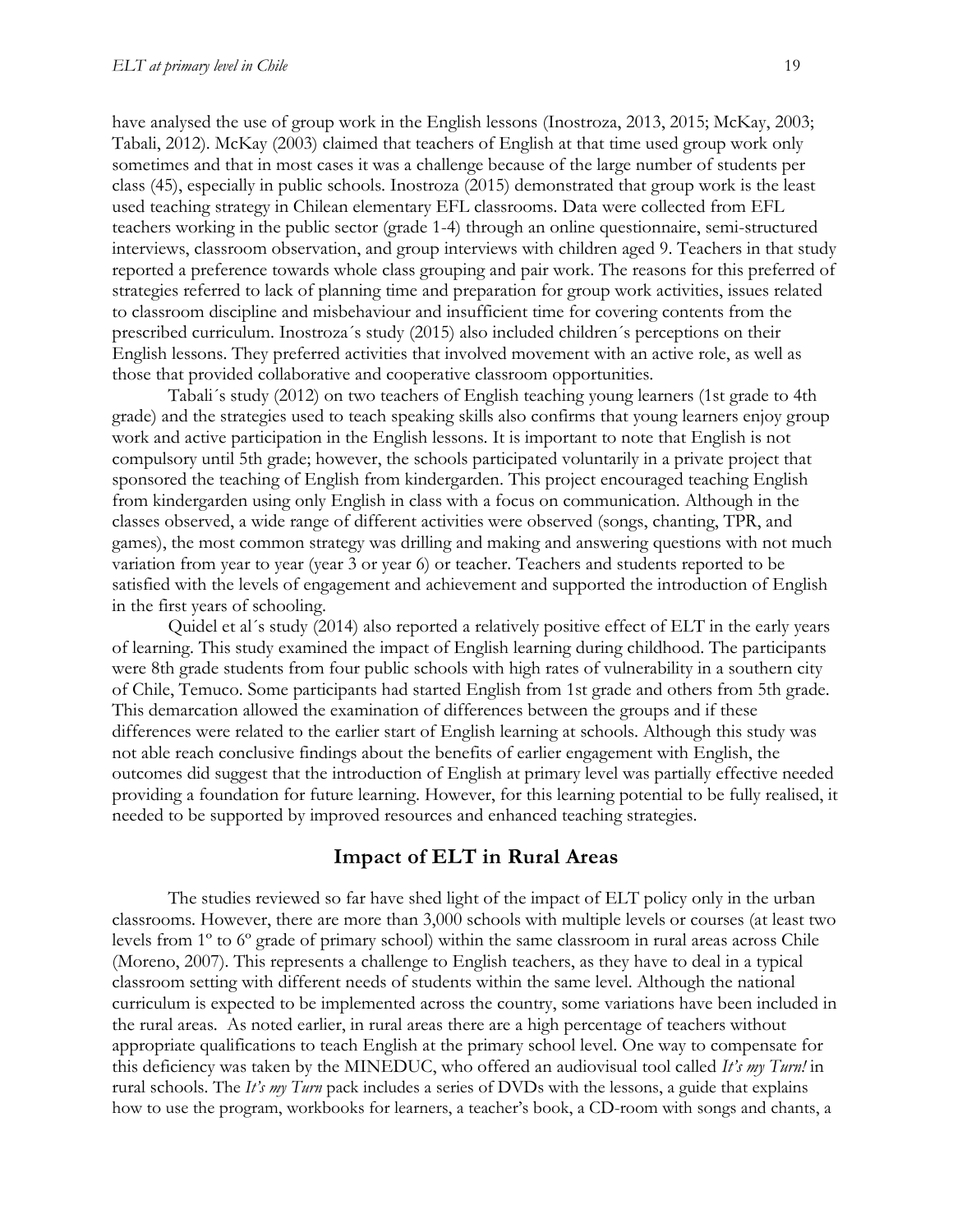bilingual notebook dictionary, and an assessment notebook. It is intended that teachers would become students of English at the same time as using the tool with their students (Lizasoain & Becchi, 2014). MINEDUC has provided each school with a kit for each student, and teachers, and a computer and data show to show the videos contained in the pack.

A study of Lizasoin and Bechhi (2014) studied the effectiveness of the introduction of *It´s my Turn* in three multi-leveled classes in rural areas in the south of Chile in 2012. The study involved 35 rural students in 5th and 6th grades, who attended school with children in lower grades. They were all taught English through the 5th grade kit of *It's my Turn!* The study applied a survey to students on their motivations towards learning English and their ICT skills, with a series of pre and post-tests also delivered after each lesson using the tool. The tests included open questions, matching, and multiple-choice items, among other elicitation techniques measuring the effectiveness of the tool. Teachers reported that they felt uneasy using the tool because they did not understand English enough and they did not feel confident using the technology required. Another reason reported as the cause for not using *It´s my Turn* was the insufficient number of kits for the students. Results of this study suggested that most students in the three schools liked English and enjoyed learning it. However, importantly a third of students expressed either that they did not enjoy their learning experience or found it difficult. Regarding pre- and post-tests, it was clear that the classes had a positive impact on the three schools as they learned vocabulary and basic structures of English. This study suggested that a tool like *It´s my Turn* could prove an effective tool for teaching EFL in the rural areas of Chile.

However, there are other variables that need to be considered in the rural areas. A study by Arriagada (2015) examined the strategies that teachers in five rural multigrade schools in the south of Chile employed to teach English. In each class, there were between 2 to 16 students from different levels (1st to 6th grade). The data were collected through observation of classes and interviews to teachers. This examination is relevant since it provides important elements to consider in the rural context. In the study, the five participating teachers held a qualification as primary teachers, though their proficiency of English varied. Three of them had completed a self-funded English course of 400 hours and another teacher had undertaken an English graduate program (though had not been able to finish the course). Another teacher had not undertaken any course in English or further studies in English. None of the teachers had undertaken any specialization diploma on teaching English to young learners. Regarding the use of English in the classroom, the use of English was not apparent; the teacher and students rarely spoke it. The tool, *It's my Turn,* was only used by one of the teachers in the recorded lesson. However, all teachers reported in the interviews that they had used it. Few specific strategies to teach English were observed in the lessons. The activities used by these teachers comprised such learning activities as pronunciation drills, instruction in Spanish, providing examples in L2, asking for opinions in L1, filling in the gaps, greetings, oral presentations, instructions in L2 (only one teacher) and reading aloud in L2. This reflects they are using strategies that derive from their intuitive practice. The supporting tools used by the teachers were the whiteboard and handouts. It was also observed that in all classes observed there was a teacher centred approach, with most of the discourse initiated in all cases by the teacher.

#### **Implications of Implementing ELT Policy in Chile: Questions of the Future**

So, how bilingual are Chileans now as a result of two decades of English in schools? EODP proclaimed that by 2018 secondary students would be able to achieve a functional level of proficiency (B2). Yet the 2014 results—and the various empirical accounts of Chilean classrooms reported here and elsewhere—demonstrate that there is still a considerable way to meet those expectations. On the positive side of the ledger, the expansion of English at the primary level in the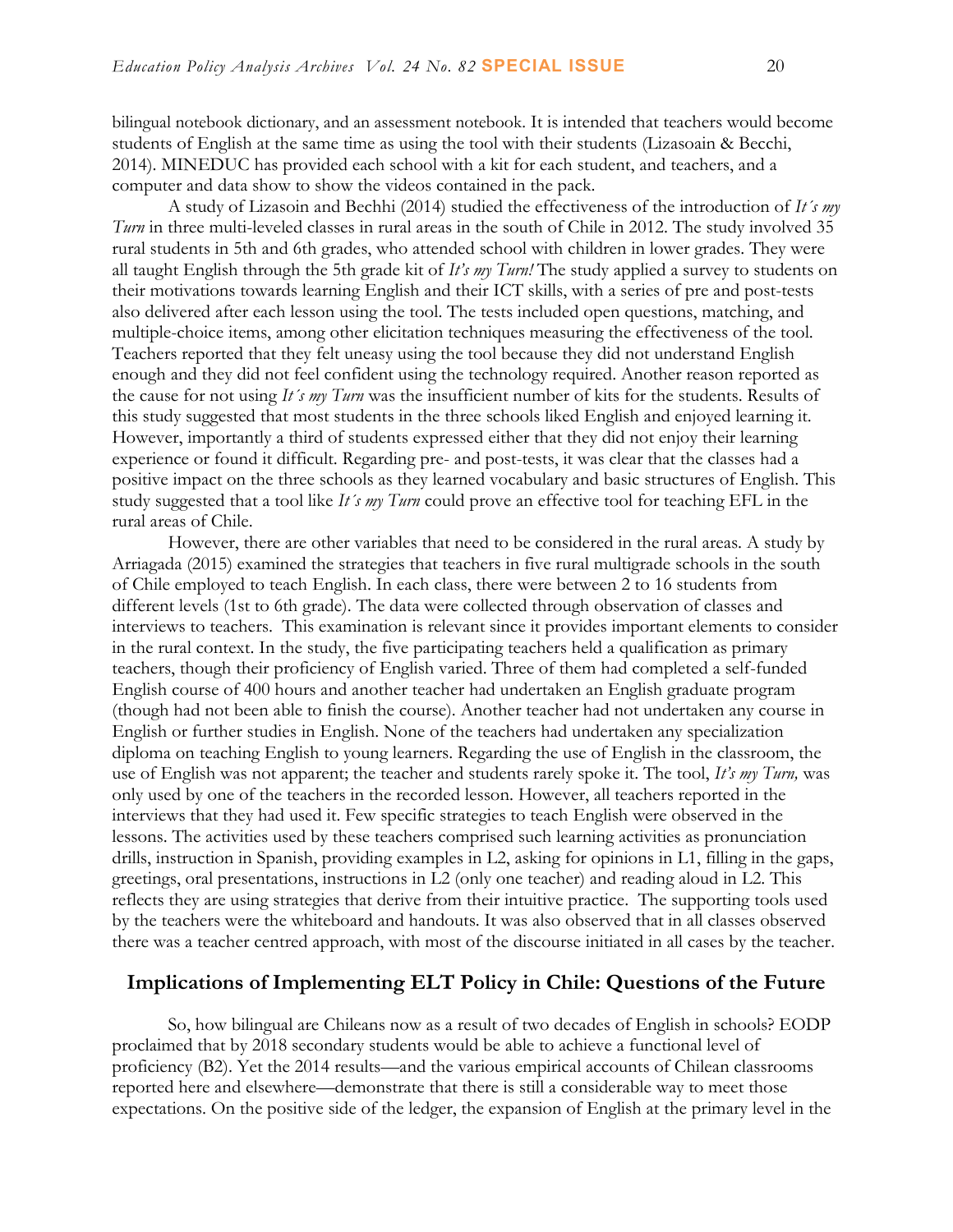public school system has certainly meant that not only elite groups have been afforded the opportunity to be proficient in the English language, with students from all socioeconomic backgrounds now having potential access to the lingua franca of a globalising world. This outcome could have broader implications for enhancing social equity in Chile into the future. However, in order to make this aspiration a reality, a number of issues have to be confronted to ensure the experiences of the past are recognised and necessary responses in the short and longer term are put in place. Such responses are necessary both at the macro level, as well as inside classrooms themselves.

The evolution of the national English curriculum has orientated teaching and learning toward more eclectic and contextually based form, with principled centred curricular guidance designed to ensure students are provided with a genuine tool for communication. In this sense, the national curriculum has increasingly acknowledged the relevance of the development of four language skills and lexicon acquisition. The policy has progressively encouraged the adoption of a more communicative language-based classroom, in which students and teachers actually interact using English. This transformation has reflected the contemporary understanding of ELT with a defined and framed communicative purpose. This trend also encouraged an earlier start of English learning within the Chilean school system (Sayer, 2015). Although English is not a compulsory subject in the first cycle of primary education (grade 1 to grade 4), it is becoming more and more an expectation. This was accelerated by the 2012 decision regarding curricular guidance and textbooks being made broadly available for schools choosing to commence English teaching in the first grade of primary school.

Nevertheless, the implementation of a communicative curriculum in the Chilean classrooms has faced a number of significant challenges. As analysed earlier, the ongoing lack of suitably qualified English teachers at the primary level—in tandem with the unsatisfactory level of proficiency in English amongst teachers—have created significant hindrances to student learning. There are also other factors that have equally impacted on the learning process. As outlined in earlier discussion, there appears to be a defined correlation between higher socioeconomic status of students and higher levels of proficiencies in English. This has resulted in students from privileged economic backgrounds (with inevitably higher levels of cultural capital) can achieve higher levels of proficiency in English independent of other educational factors. Of course, this correlation is not exclusively related to students' performance in English, but a tendency across all subjects, starkly demonstrating the negative educational consequences of continuing high levels of social inequity in the country.

Another factor that has challenged the implementation of the ELT policy has been the persistence of large class sizes (30+ students) in public schools. In reality, it is unsurprising to find classes of up to 45 students in Chilean public schools. As reported by Inostroza (2015), practical issues such as lack of classroom space or insufficient resources for group work activities become barriers that impede students´ interaction in English learning. Other problems stemming from such large classes include some very practical limitations: little time for students to express themselves in English, insufficient opportunities to monitor and assess students´ progress and breakdowns in classroom discipline. Although such pedagogical strategies as group work activities and collaborative interaction among peers are crucial to develop communicative skills in English, these are highly challenging to implement in such learning environments. Thus, these critical pedagogical issues need to be recognised and addressed if genuine progress in delivering effective learning is to be achieved.

In addition, as with some many nations, Chile struggles under the unintended consequences of broad scale student testing. For instance, the SIMCE Ingles only tests student proficiency in reading and listening skills. This means that although the national curriculum promotes the development of four skills, only two of them are being measured by the standardised test. As a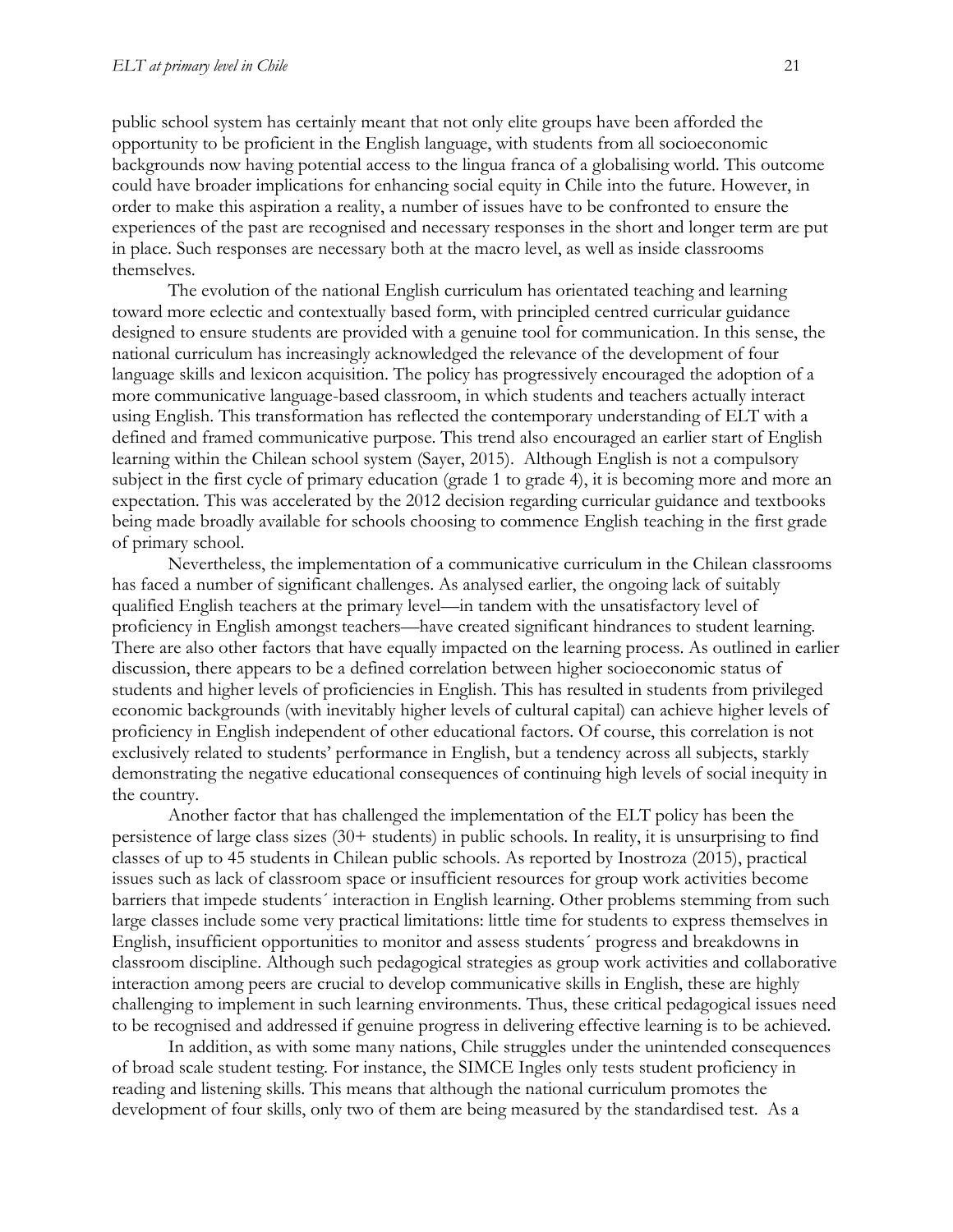result, teachers tend to focus on listening and reading over speaking and writing (as was reported in the studies introduced earlier). This is an undesired consequence of standardised testing, and something that necessitates further reconsideration if broader language skills development is to be achieved.

So in the light of the analysis offered here, it is reasonable to assert that Chilean ELT policy is in need of further reconsideration and reform. Such reform must encounter core issues of English language teaching, such as is it feasible in the current form of English curriculum appropriate for the learning environments it is being deployed, what are high stakes tests doing to pedagogical approaches, and fundamentally given the resources being expended, is English meeting the core social objectives expected of it?

The inclusion of English in the Chilean educational model was always prompted by economic considerations for the future rather than an aspiration to enhance education and social equity. As a consequence, the rising pressures of global economic integration seem to have often led to language policy being rushed in form, and therefore not effective in implementation. This has inevitably meant a serious imbalance between policy expectations and what could be actually achieved within localised teaching contexts. The evidence would suggest that this has often led to a negative impact on learners' performance (Inostroza, 2015). Lamentably, the lack of appreciation of the challenges inherent in the classroom environment has meant most often teachers have been targeted as being primarily responsible for the failure of results emerging from English language policy, rather than this growing divide between policy expectation and practical application in complex, difficult and under-resourced language learning environments.

#### **References**

- Abrahams, M. J., & Silva Ríos, P. (2016). Innovating in initial teacher education: A new integrated curriculum for meaningful English learning. In P. Haworth & C. Craig (Eds.), *The Career Trajectories of English Language Teachers*. Oxford, UK: Symposium Books.
- Agencia de la Calidad de la Educación. (2013). *Resultados SIMCE III Medio 2012 Inglés*. Retrieved from Santiago: [https://s3.amazonaws.com/archivos.agenciaeducacion.cl/documentos](https://s3.amazonaws.com/archivos.agenciaeducacion.cl/documentos-web/SIMCE/Conferencia_Nacional_Resultados_III_Medio_SIMCE_Ingles_2012.pdf)[web/SIMCE/Conferencia\\_Nacional\\_Resultados\\_III\\_Medio\\_SIMCE\\_Ingles\\_2012.pdf](https://s3.amazonaws.com/archivos.agenciaeducacion.cl/documentos-web/SIMCE/Conferencia_Nacional_Resultados_III_Medio_SIMCE_Ingles_2012.pdf)
- Agencia de la Calidad de la Educación. (2015). *Síntesis resultados de aprendizaje: Simce Inglés 2014*. Retrieved from Santiago: [http://www.agenciaeducacion.cl/investigadores/presentacion](http://www.agenciaeducacion.cl/investigadores/presentacion-prensa-resultados-simce/)[prensa-resultados-simce/](http://www.agenciaeducacion.cl/investigadores/presentacion-prensa-resultados-simce/)
- Aliaga, L., Inostroza, M., Rebolledo, P., Romero, G., & Tabali, P. (2015). RICELT: Creating a research community in Chilean ELT. *ELT Research in the Teaching of English, 30*, 34-35.
- Barahona, M. (2015). *English language teacher education in Chile: A cultural historical activity theory perspective*. Abingdon, UK: Routledge.
- Brunner, J. J. (1997). From state to market coordination: The Chilean case. *High Educ Policy, 10*(3/4), 225-237. Retrieved from [http://dx.doi.org/10.1016/S0952-8733\(97\)00015-9](http://dx.doi.org/10.1016/S0952-8733(97)00015-9)
- Castro, M. (2011). Antidialogical and dialogical actions: A Freiren analysis of Chilean educational reform and the English Opens Door Program. *Conversations VII: Social and Political Philosophy.* Retrieved from

<http://www.cavehill.uwi.edu/fhe/histphil/philosophy/chips/2011/papers/castro2011.pdf>

Council for Cultural Co-operation. (2001). *Common European framework of reference for languages: Learning, teaching, assessment*: Education Committee. Modern Languages Division. Strasborg: Press Syndicate of the University of Cambridge.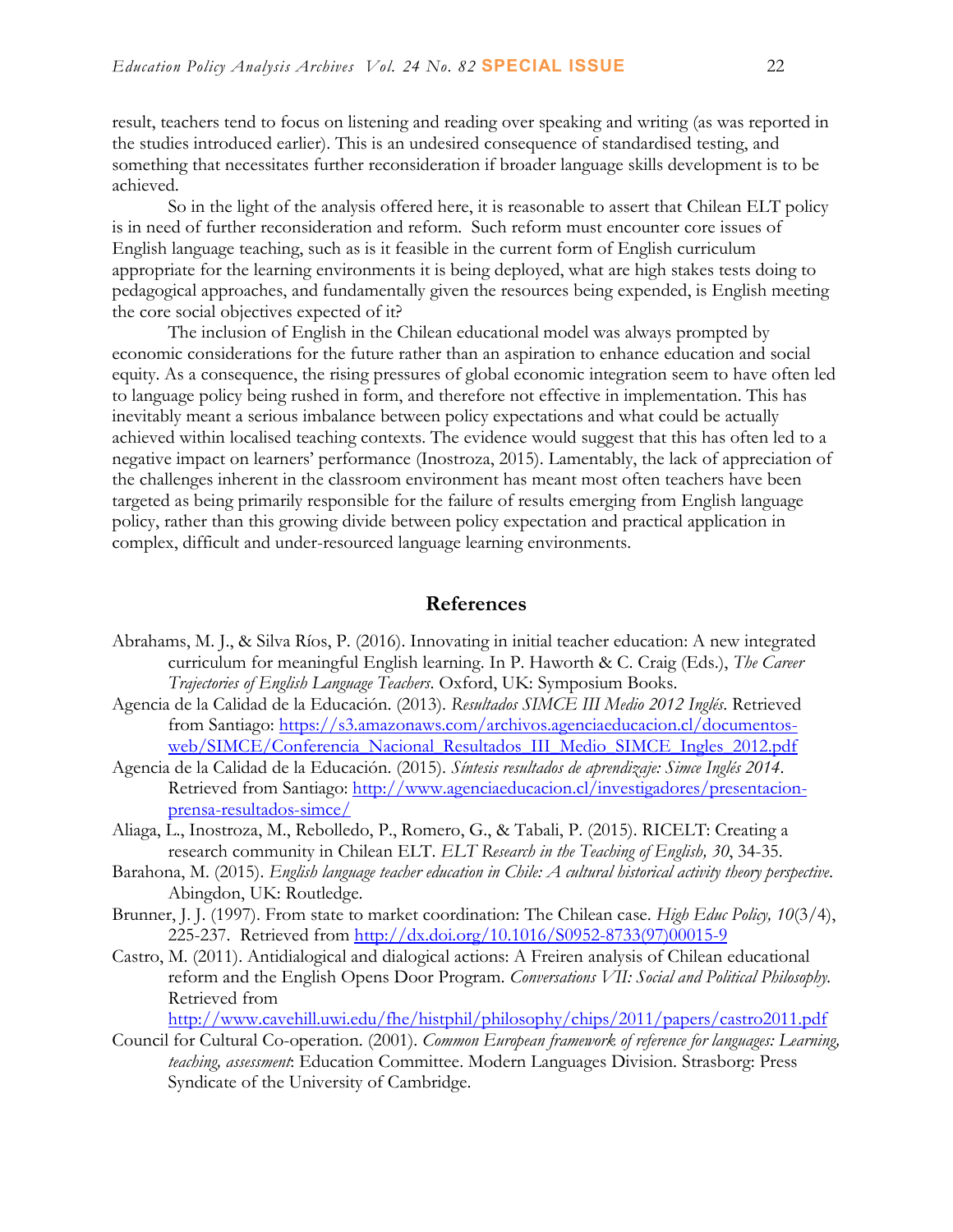- Garcia, M. A., & Mardones, M. (2012). Análisis de la correlación entre los programas de estudio para la enseñanza del inglés en educación general básica en chile y la teoría del desarrollo intelectual de piaget. *Revista Electrónica "Actualidades Investigativas en Educación", 12*(3), 1-27.
- González, A. & Toledo, F. (2016). El aprendizaje del idioma inglés y desigualdad: formación inicial docente y propuestas curriculares para 1º básico. *Revista Némesis*,13. (in press)
- Glas, K. (2008). El inglés abre puertas... ¿a qué? Análisis del discurso sobre la enseñanza del inglés en Chile, 2003-2006. *Revista Educación y Pedagogía, 20*(51), 11-122.
- Glas, K. (2013). *Teaching English in Chile: a study of teacher perceptions of their professional identity, student motivation and pertinent learning contents*. Frankfurt am Main: Peter Lang
- Inostroza, M. (2013). Teaching EFL to young learners in large classes: Difficulties faced by Chilean teachers. *ELT Research, The Newsletter of the IATEFL Research Special Interest Group, Spring*(28), 7-10. Retrieved from

[http://resig.weebly.com/uploads/8/1/4/0/8140071/elt\\_research\\_issue\\_28.pdf](http://resig.weebly.com/uploads/8/1/4/0/8140071/elt_research_issue_28.pdf)

- Inostroza, M. (2015). *Examining challenges and complexities in the Chilean young learners classroom: A case of teaching English as a foreign language* (Unpublished doctoral thesis).University of Sheffield, Sheffield.
- Krashen, S. D. (1985). *The input hypothesis: Issues and implications*. New York, NY: Longman.
- Lizasoain, A., & Becchi, C. (2014). Evaluation of a rural self-learning English program in Chile. *Enjoy Teaching Journal, 2*(2), 4-18.
- Matear, A. (2006). Barriers to equitable access: Higher education policy and practice in Chile since 1990. *High Educ Policy, 19*(1), 31-49. Retrieved from <http://dx.doi.org/10.1057/palgrave.hep.8300114>
- McEwan, P. J., Urquiola, M., & Vargas, E. (2008). School choice, stratification, and information on school performance: Lessons from Chile. *Economia, 8*(2), 1-42.
- McKay, S. (2003). Teaching English as an international language: the Chilean context. *ELT Journal, 57*(2), 139-148. Retrieved from<http://eltj.oxfordjournals.org/content/57/2/139.abstract>
- Ministerio de Educación. (1996). *Decreto 40: Establece objetivos fundamentales y contenidos minimos para educacion basica y fija normas generales de su aplicacion*. Retrieved from Ministerio de Educación, Santiago, Chile. [http://www.leychile.cl/N?i=8043&f=2012-12-19&p=.](http://www.leychile.cl/N?i=8043&f=2012-12-19&p=)
- Ministerio de Educación. (2004). *Decreto 081: Reglamenta programa de fortalecimiento del aprendizaje del inglés* Retrieved from Santiago:
	- [http://web.archive.org/web/20090126224730/http://ingles.mineduc.cl/pdf/dec\\_81.pdf](http://web.archive.org/web/20090126224730/http:/ingles.mineduc.cl/pdf/dec_81.pdf)
- Ministerio de Educación. (2005). *Decreto 170: Imparte Normas Transitorias sobre programa del Subsector de Idioma Extranjero Inglés*. Retrieved from Santiago: <http://www.leychile.cl/Navegar?idNorma=242817>
- Ministerio de Educación. (2008). *Decreto 198: Modifica Decreto 170/2005*. Retrieved from Santiago: <http://www.leychile.cl/Navegar?idNorma=271035>
- Ministerio de Educación. (2009a). *Fundamentos del Ajuste Curricular en el sector de Idioma Extranjero, Inglés*. Santiago, Chile: Ministerio de Educación, Gobierno de Chile.
- Ministerio de Educación. (2009b). *Objetivos fundamentales y contenidos mínimos obligatorios de la educación básica y media: actualización 2009*. Santiago, Chile: Ministerio de Educación, Gobierno de Chile.
- Ministerio de Educación. (2012a). *Bases curriculares 2012. Idioma extranjero inglés*. Santiago, Chile: Ministerio de Educación, Gobierno de Chile.
- Ministerio de Educación. (2012b). *Propuesta Curricular Educación Básica, Fundamentos y Objetivos: Idioma Extranjero Inglés*. Retrieved from

[http://curriculumenlinea.mineduc.cl/descargar.php?id\\_doc=201212111041270](http://curriculumenlinea.mineduc.cl/descargar.php?id_doc=201212111041270)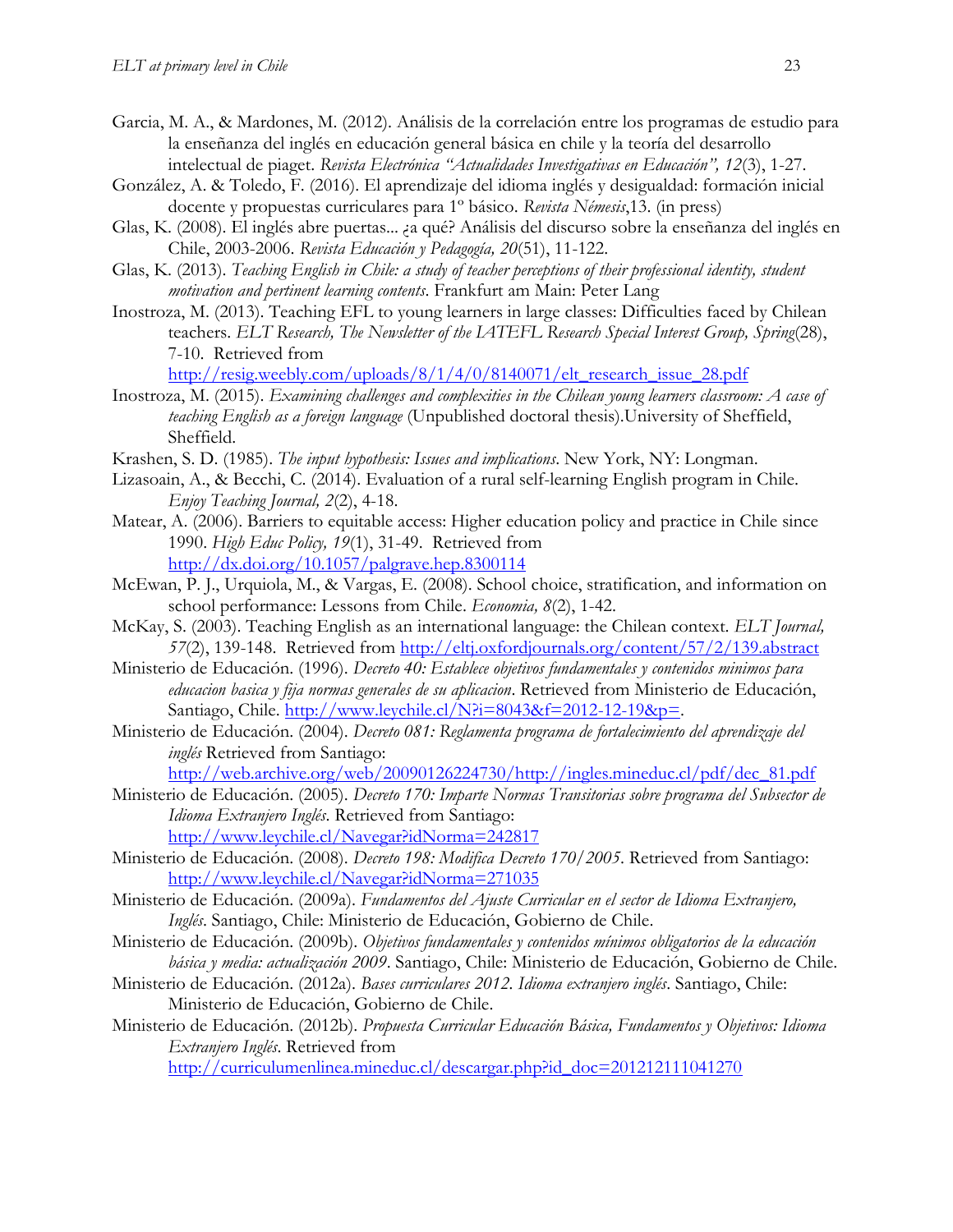- Moreno, C. (2007). Las escuelas rurales en Chile: la municipalización y sus fortalezas y debilidades. *Revista Digital eRural, Educación, Cultura y Desarrollo Rural, 4*(8), 1-6. Retrieved from <http://www.revistaerural.cl/municipalizacionerurales.html>
- Munoz, V. (2010). *Ideologies regarding the implementation of foreign language policy in Chile: A case study.* (Unpublished Master's thesis), University of Edinburgh, Edinburgh.
- Nunan, D. (2004). *Task-bBased Language Teaching*. Cambridge, UK: Cambridge University Press.
- OECD. (2015). Education policy outlook 2015: Making reforms happen. Retrieved from [http://www.keepeek.com/Digital-Asset-Management/oecd/education/education-policy](http://www.keepeek.com/Digital-Asset-Management/oecd/education/education-policy-outlook-2015_9789264225442-en#page22)[outlook-2015\\_9789264225442-en -](http://www.keepeek.com/Digital-Asset-Management/oecd/education/education-policy-outlook-2015_9789264225442-en#page22) page22
- Paez, A., & Contreras, R. (2014, July,). *English Opens Doors Program: 10 years of teacher professional development*. Paper presented at the IATEFL Chile XIII International Conference "Motivation in the 21st Century EFL Classroom", Santiago, Chile.
- Quidel, D., Arévalo, L., Ñancucheo, C., & Ortiz, R. (2014). La enseñanza del idioma inglés a temprana edad: su impacto en el aprendizaje de los estudiantes de las escuelas públicas. *Revista de Comunicación Vivat Academia., 129*, 34-56.
- Rodríguez Garcés, C. (2015). Competencias comunicativas en idioma inglés: La influencia de la gestión escolar y del nivel socioeconómico en el nivel de logro educativo en L2-inglés. *Perfiles educativos, 37*, 74-93. Retrieved from [http://www.scielo.org.mx/scielo.php?script=sci\\_arttext&pid=S0185-](http://www.scielo.org.mx/scielo.php?script=sci_arttext&pid=S0185-26982015000300005&nrm=iso) [26982015000300005&nrm=iso](http://www.scielo.org.mx/scielo.php?script=sci_arttext&pid=S0185-26982015000300005&nrm=iso)
- Rodriguez-Remedi, A. T. (2008). The student protest movement and teacher education in Chile, 2006-2008. *Interactive Discourse: International online journal of learning and teaching in higher education, 1*(2), 62-76.
- Rojas, D., Zapata, A., & Herrada, M. (2013). Enseñanza del Inglés en los Colegios Municipales de Chile ¿Dónde Estamos y Hacia Dónde Vamos? *Foro Educacional, 22*, 95-108.
- Sayer, P. (2015). "More & Earlier": Neoliberalism and Primary English Education in Mexican Public Schools. *L2 Journal, 7*(3), 40-56. Retrieved from <http://www.escholarship.org/uc/item/9fr9w0gv>
- Tabali, P. (2012). *Chilean teachers of English as a foreign language: Teaching Speaking Skills strategies to young learners in large classes.* (M.A. in Applied Linguistics), University of Sheffield, Sheffield. Retrieved from

https://www.academia.edu/3445648/Chilean Teachers of English as a Foreign Langua ge Teaching Speaking Skills Strategies to Young Learners in Large Classes (001549963)

- Verger, A., Bonal, X., & Zancajo, A. (2016). Recontextualización de políticas y (cuasi)mercados educativos. Un análisis de las dinámicas de demanda y oferta escolar en Chile. *Education Policy Analysis Archives, 24*(27), 1-25. doi[:http://dx.doi.org/10.14507/epaa.24.2098](http://dx.doi.org/10.14507/epaa.24.2098)
- World Bank. (2001). *Chile - Secondary educationpProject.* Retrieved from [http://www](http://www-wds.worldbank.org/external/default/WDSContentServer/WDSP/IB/2001/12/01/000094946_0111160402132/Rendered/PDF/multi0page.pdf)[wds.worldbank.org/external/default/WDSContentServer/WDSP/IB/2001/12/01/000094](http://www-wds.worldbank.org/external/default/WDSContentServer/WDSP/IB/2001/12/01/000094946_0111160402132/Rendered/PDF/multi0page.pdf) [946\\_0111160402132/Rendered/PDF/multi0page.pdf](http://www-wds.worldbank.org/external/default/WDSContentServer/WDSP/IB/2001/12/01/000094946_0111160402132/Rendered/PDF/multi0page.pdf)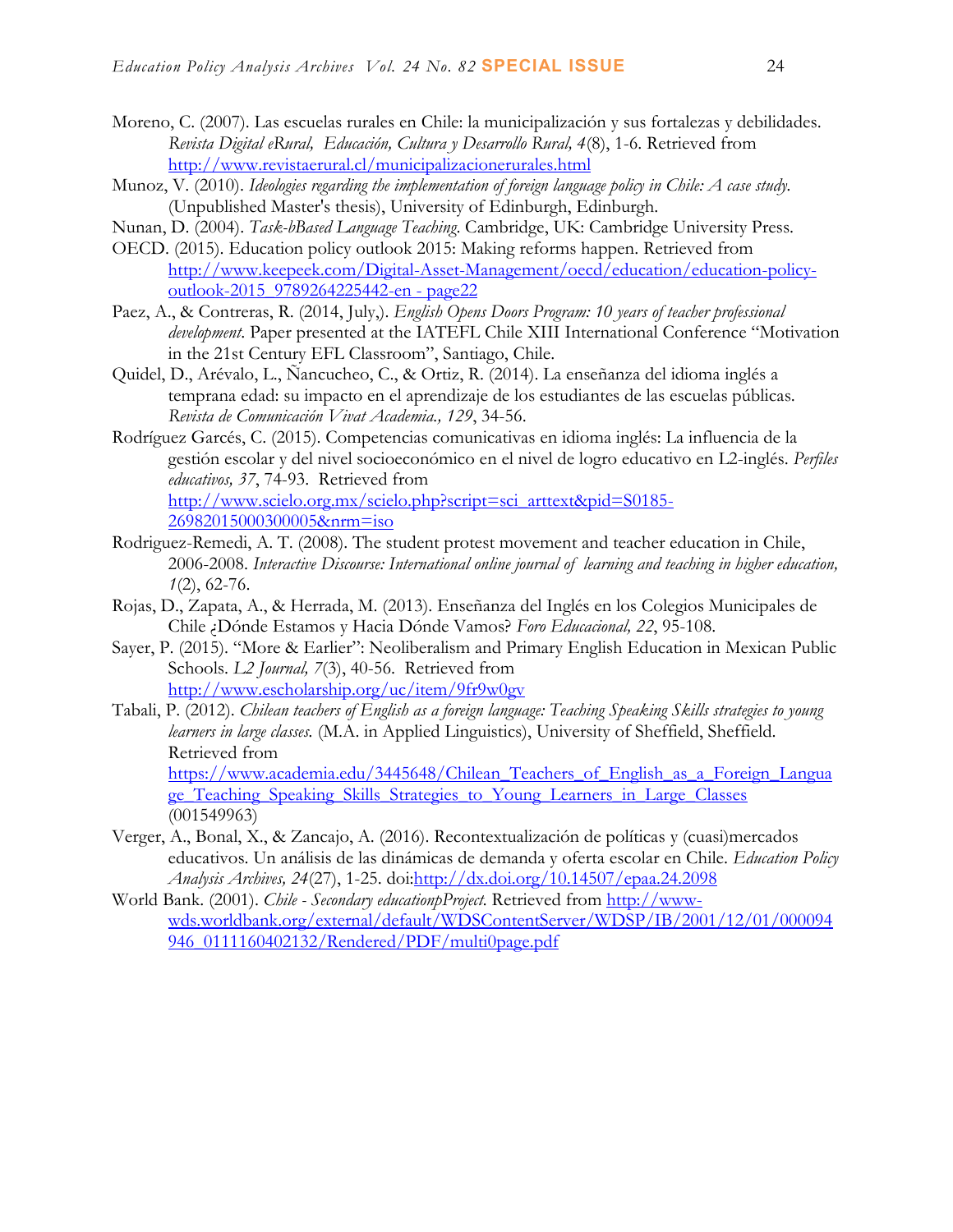## **About the Author**

#### **Malba Barahona**

Research Fellow at Pontificia Universidad Católica de Valparaíso malba.barahonad@gmail.com ORCID: 0000-0003-4587-5794

Malba Barahona is a teacher educator, an educational researcher and a foreign language educator. She is the author of the book English Language Teacher Education in Chile: a Cultural, Historical Activity Theory Perspective. Currently she is a research fellow at Pontificia Universidad Católica de Valparaíso.

## **About the Guest Editors**

#### **José Luis Ramírez-Romero**

Universidad de Sonora(México)

[jlrmrz@golfo.uson.mx](mailto:jlrmrz@golfo.uson.mx)

José Luis Ramírez-Romero is professor in the Department of Foreign Languages at the Universidad de Sonora. His research interests include primary language education and the state of the art of Foreign Language Teaching in Mexico and Latin America.

#### **Peter Sayer**

The University of Texas at San Antonio [peter.sayer@utsa.edu](mailto:peter.sayer@utsa.edu)

Peter Sayer is an associate professor of applied linguistics/TESOL in the Department of Bicultural-Bilingual Studies at the University of Texas at San Antonio. His research interests include educational sociolinguistics and primary language education in the US and Mexico.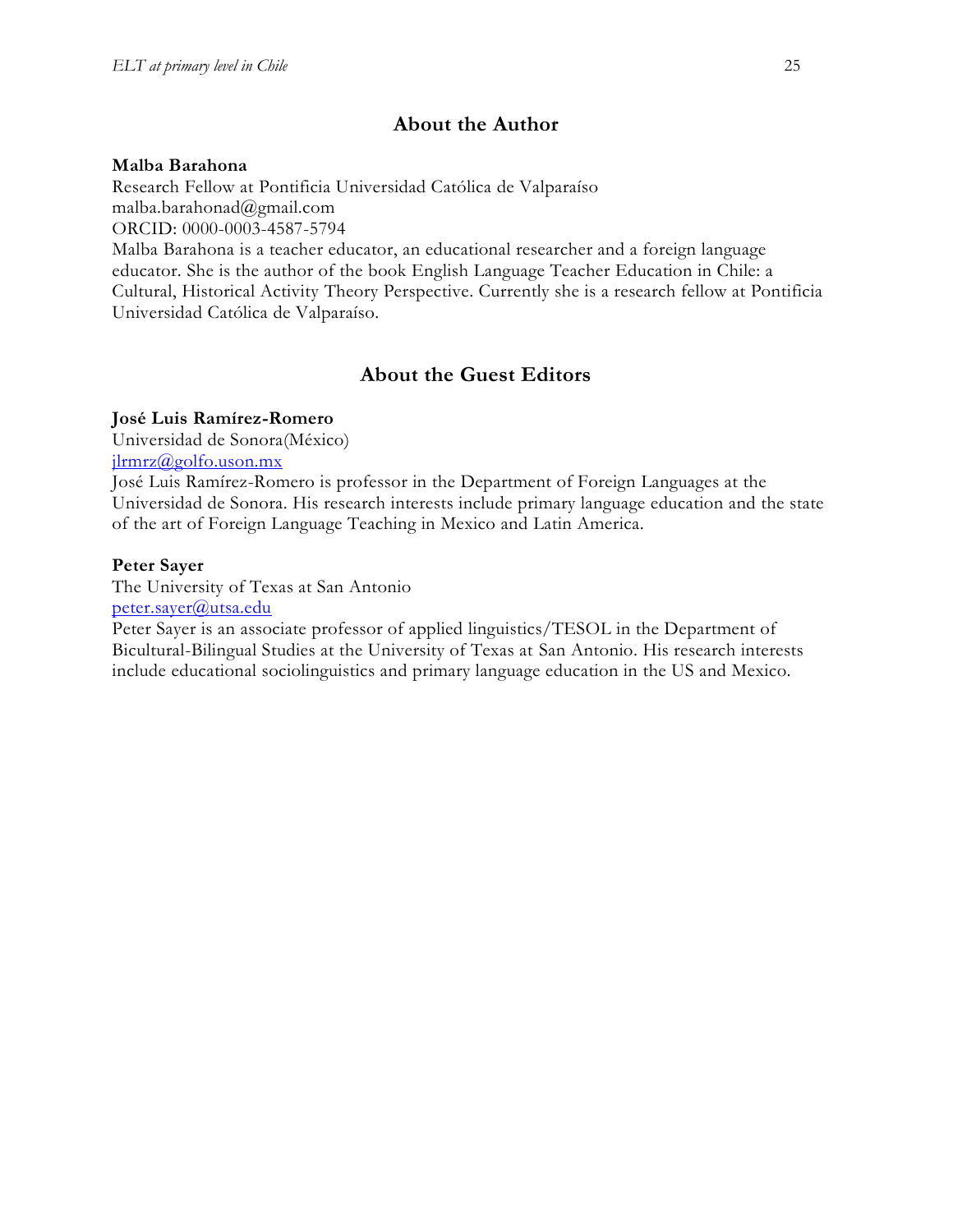## **SPECIAL ISSUE English Language Teaching in Public Primary Schools in Latin America**

## education policy analysis archives

Volume 24 Number 83 August 1, 2016 ISSN 1068-2341

### @

SOMERICHTER READERS are free to copy, display, and distribute this article, as long as the work is attributed to the author(s) and **Education Policy Analysis Archives,** it is distributed for noncommercial purposes only, and no alteration or transformation is made in the work. More details of this Creative Commons license are available at

http://creativecommons.org/licenses/by-nc-sa/3.0/. All other uses must be approved by the author(s) or **EPAA**. **EPAA** is published by the Mary Lou Fulton Institute and Graduate School of Education at Arizona State University Articles are indexed in CIRC (Clasificación Integrada de Revistas Científicas, Spain), DIALNET (Spain), [Directory of Open Access Journals,](http://www.doaj.org/) EBSCO Education Research Complete, ERIC, Education Full Text (H.W. Wilson), QUALIS A2 (Brazil), SCImago Journal Rank; SCOPUS, SOCOLAR (China).

Please contribute commentaries at http://epaa.info/wordpress/ and send errata notes to Gustavo E. Fischman [fischman@asu.edu](mailto:fischman@asu.edu)

**Join EPAA's Facebook community** at<https://www.facebook.com/EPAAAAPE> and **Twitter feed** @epaa\_aape.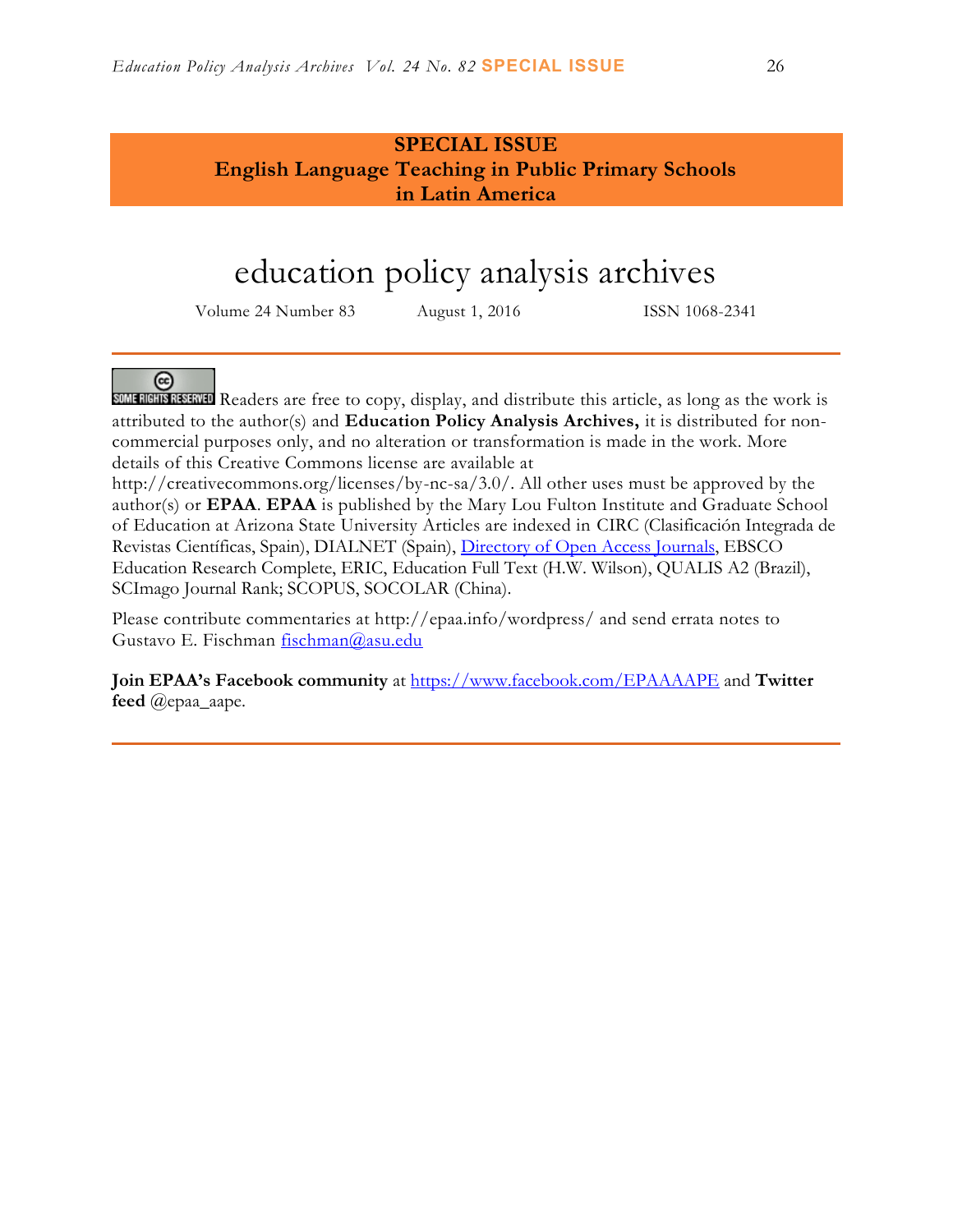#### education policy analysis archives editorial board

Lead Editor: **Audrey Amrein-Beardsley** (Arizona State University) Executive Editor: **Gustavo E. Fischman** (Arizona State University) Associate Editors: **Sherman Dorn**, **David R. Garcia**, **Eugene Judson**, **Jeanne M. Powers** (Arizona State University)

**Cristina Alfaro** San Diego State University

**Gary Anderson** New York University **Michael W. Apple** University of Wisconsin, Madison

**Jeff Bale** OISE, University of Toronto, Canada

**David C. Berliner** Arizona State University

**Casey Cobb** University of Connecticut

**Arnold Danzig** San Jose State University

**Linda Darling-Hammond**  Stanford University

**Elizabeth H. DeBray** University of Georgia

**Chad d'Entremont** Rennie Center for Education Research & Policy

**John Diamond** University of Wisconsin, Madison

**Matthew Di Carlo** Albert Shanker Institute

**Michael J. Dumas** University of California, Berkeley

**Kathy Escamilla** University of Colorado, Boulder

**Melissa Lynn Freeman** Adams State College

**Rachael Gabriel** University of Connecticut

**Amy Garrett Dikkers** University of North Carolina, Wilmington

**Gene V Glass** Arizona State University

**Ronald Glass** University of California, Santa Cruz **Jacob P. K. Gross** University of Louisville

**Eric M. Haas** WestEd **Patricia Sánchez** University of

**Julian Vasquez Heilig** California State University, Sacramento **Aaron Bevanot** SUNY Albany **Kimberly Kappler Hewitt** University of North Carolina Greensboro

**Aimee Howley** Ohio University **Noah Sobe** Loyola University

**Henry Braun** Boston College **Steve Klees** University of Maryland **Nelly P. Stromquist** University of

**Jaekyung Lee S**UNY Buffalo

**Jessica Nina Lester** Indiana University

**Amanda E. Lewis** University of Illinois, Chicago

**Chad R. Lochmiller** Indiana University

**Christopher Lubienski** University of Illinois, Urbana-Champaign

**Sarah Lubienski** University of Illinois, Urbana-Champaign

**William J. Mathis** University of Colorado, Boulder

**Michele S. Moses** University of Colorado, Boulder

**Julianne Moss** Deakin University, Australia

**Sharon Nichols** University of Texas, San Antonio

**Eric Parsons** University of Missouri-Columbia

**Susan L. Robertson** Bristol University, UK

**Gloria M. Rodriguez** University of California, Davis **A. G. Rud** Washington State University

**R. Anthony Rolle** University of

Houston

University of Texas, San Antonio **Janelle Scott** University of California, Berkeley **Jack Schneider** College of the Holy Cross

Maryland

**Benjamin Superfine** University of Illinois, Chicago

**Maria Teresa Tatto**  Michigan State University

**Adai Tefera** Virginia Commonwealth University

**Tina Trujillo** University of California, Berkeley

**Federico R. Waitoller** University of Illinois, Chicago

**Larisa Warhol** University of Connecticut

**John Weathers** University of Colorado, Colorado Springs

**Kevin Welner** University of Colorado, Boulder

**Terrence G. Wiley** Center for Applied Linguistics

**John Willinsky**  Stanford University

**Jennifer R. Wolgemuth** University of South Florida

**Kyo Yamashiro** Claremont Graduate University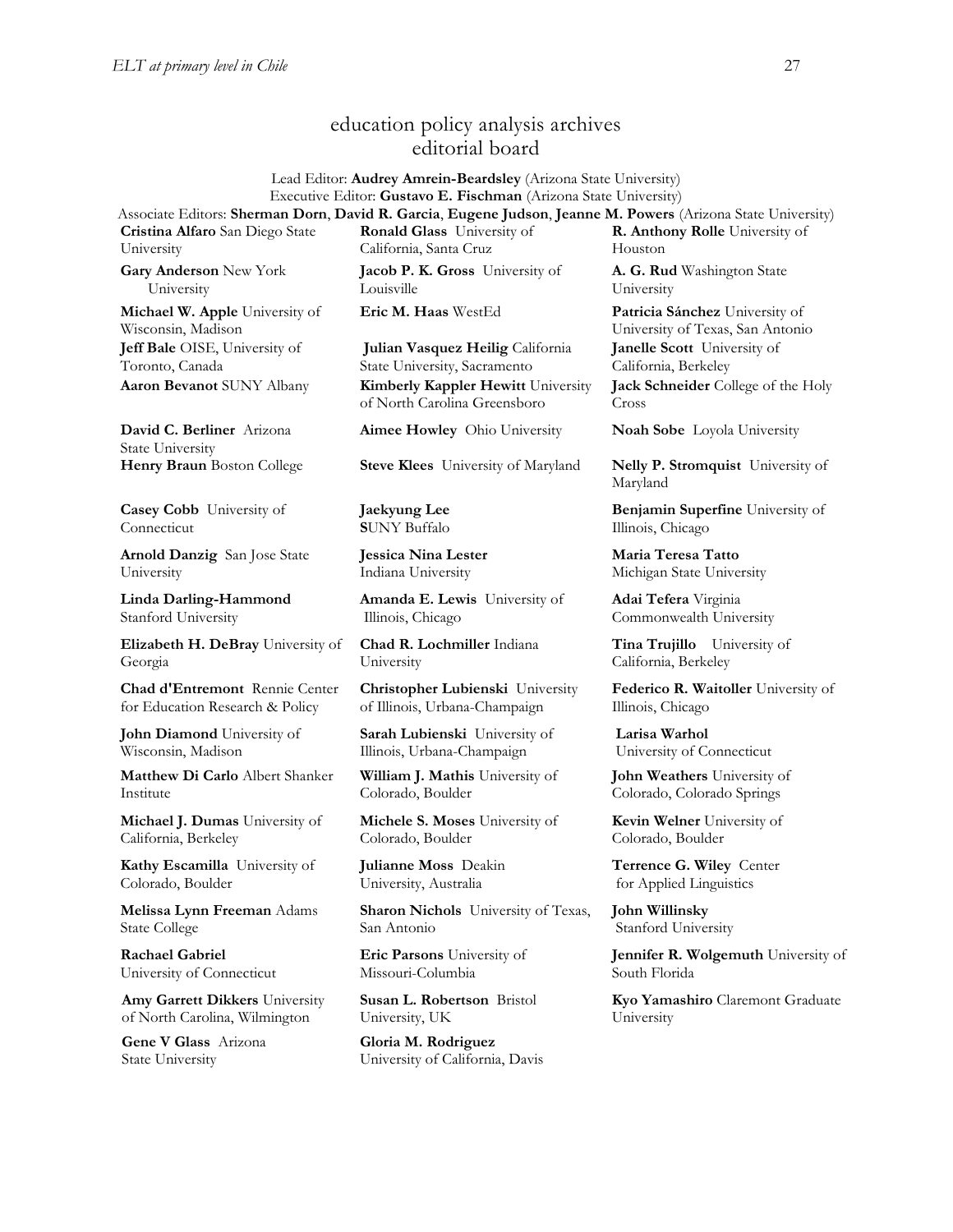### archivos analíticos de políticas educativas consejo editorial

Executive Editor: **Gustavo E. Fischman** (Arizona State University) Editores Asociados: **Armando Alcántara Santuario** (UNAM), **Jason Beech**, Universidad de San Andrés, **Ezequiel Gomez Caride,** Universidad de San Andres/ Pontificia Universidad Católica Argentina, **Antonio Luzon**, University of Granada

**Claudio Almonacid** Universidad Metropolitana de Ciencias de la Educación, Chile **Miguel Ángel Arias Ortega**  Universidad Autónoma de la Ciudad de México **Xavier Besalú Costa**  Universitat de Girona, España

**[Xavier Bonal](javascript:openRTWindow() Sarro** Universidad Autónoma de Barcelona, España

**[Antonio Bolívar](javascript:openRTWindow() Boitia** Universidad de Granada, España

**[José Joaquín Brunner](javascript:openRTWindow()** Universidad Diego Portales, Chile

**[Damián Canales Sánchez](javascript:openRTWindow()** Instituto Nacional para la Evaluación de la Educación, México

**Gabriela de la Cruz Flores** Universidad Nacional Autónoma de México

**[Marco Antonio Delgado Fuentes](javascript:openRTWindow()** Universidad Iberoamericana, México

**[Inés Dussel](javascript:openRTWindow()**, DIE-CINVESTAV, México

**[Pedro Flores Crespo](javascript:openRTWindow()** Universidad Iberoamericana, México

**Ana María García de Fanelli**  Centro de Estudios de Estado y Sociedad (CEDES) CONICET, Argentina

**Juan Carlos González Faraco**  Universidad de Huelva, España

**María Clemente Linuesa**  Universidad de Salamanca, España

**Jaume Martínez Bonafé** Universitat de València, España

**Alejandro Márquez Jiménez**  Instituto de Investigaciones sobre la Universidad y la Educación, UNAM, México

**María Guadalupe Olivier Tellez**, Universidad Pedagógica Nacional, México **[Miguel Pereyra](javascript:openRTWindow()** Universidad de Granada, España

**[Mónica Pini](javascript:openRTWindow()** Universidad Nacional de San Martín, Argentina

**Omar Orlando Pulido Chaves** Instituto para la Investigación Educativa y el Desarrollo Pedagógico (IDEP) **[José Luis Ramírez](javascript:openRTWindow() Romero** Universidad Autónoma de Sonora, México **[Paula Razquin](javascript:openRTWindow()** Universidad de San Andrés, Argentina

**José Ignacio Rivas Flores** Universidad de Málaga, España **[Miriam Rodríguez Vargas](javascript:openRTWindow()** Universidad Autónoma de Tamaulipas, México **José Gregorio Rodríguez**  Universidad Nacional de Colombia, Colombia **[Mario Rueda Beltrán](javascript:openRTWindow()** Instituto de Investigaciones sobre la Universidad

y la Educación, UNAM, México **José Luis San Fabián Maroto**  Universidad de Oviedo, España

**[Jurjo Torres Santomé](javascript:openRTWindow()**, Universidad de la Coruña, España

**[Yengny Marisol Silva Laya](javascript:openRTWindow()** Universidad Iberoamericana, México

**Juan Carlos Tedesco** Universidad Nacional de San Martín, Argentina

**Ernesto Treviño Ronzón** Universidad Veracruzana, México

**[Ernesto Treviño](javascript:openRTWindow() Villarreal**

Universidad Diego Portales Santiago, Chile **[Antoni Verger Planells](javascript:openRTWindow()** Universidad Autónoma de Barcelona, España **[Catalina Wainerman](javascript:openRTWindow()** Universidad de San Andrés, Argentina **Juan Carlos Yáñez Velazco** Universidad de Colima, México